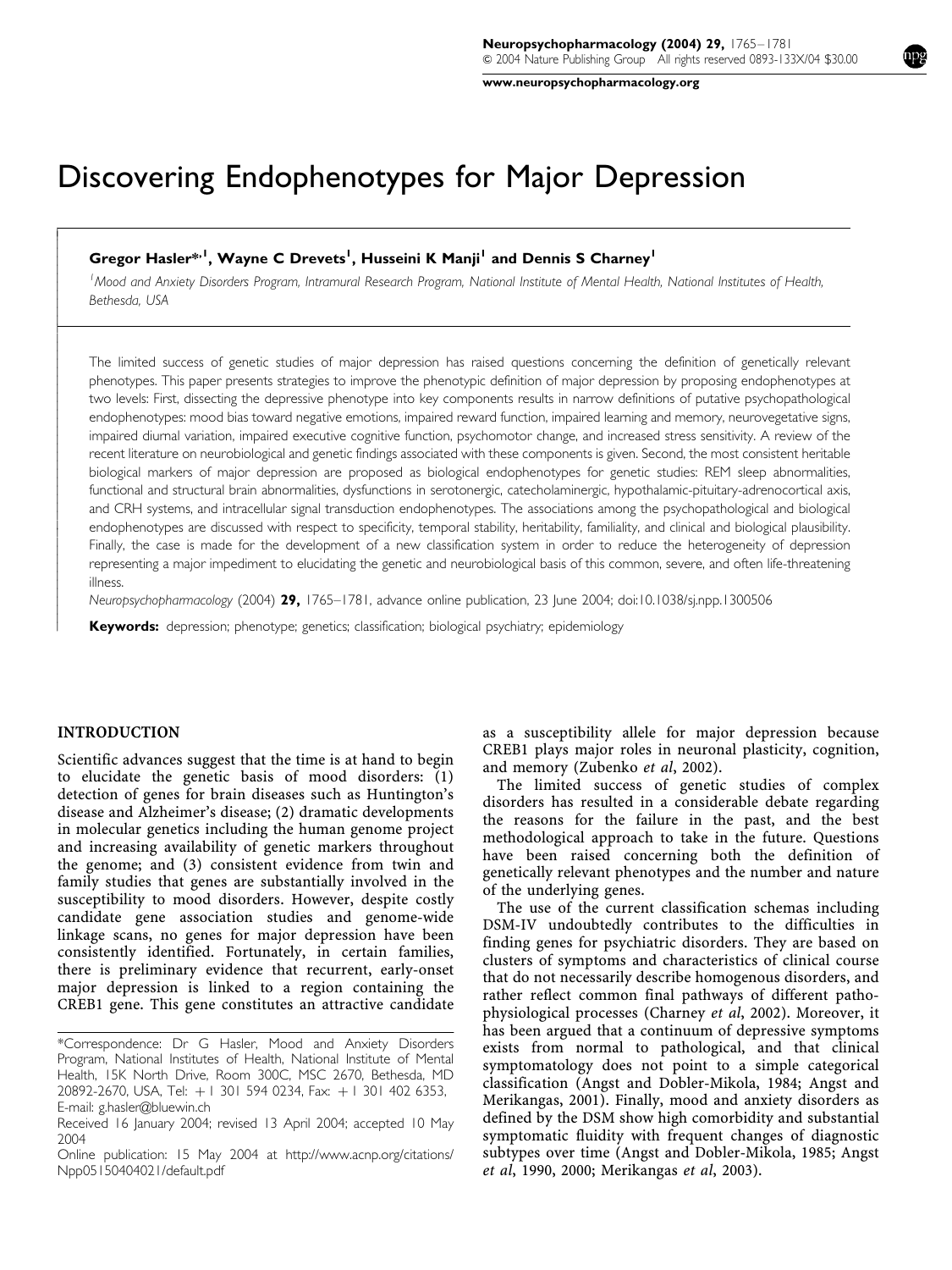Moreover, genes and behaviors may not be associated on a simplistic, one-to-one basis; the true relationship between a gene and a behavior is probably more akin to chaos theory's 'sensitive dependence on initial conditions'. For example, there is presumably no gene for 'language'; there are a number of genes that pattern the embryonic brain in such a way as to facilitate, and allow the physiological processes necessary for, language acquisition. In a similar manner, no gene has been found to singularly code for a human psychiatric condition. Indeed, it is unlikely that any single gene does code for a psychiatric condition per se, but rather that susceptibility genes interacting with developmental factors, both day-to-day and profound environmental events, epigenetic DNA modifications, and possible entirely stochastic mechanisms eventually lead to the development of normal and abnormal human behaviors (Petronis, 2001; Glazier et al, 2002).

In this paper, we will present strategies to overcome the methodological difficulties mentioned above with respect to the elucidation of the genetic basis of major depressive disorder (MDD) by proposing putative endophenotypes. The term 'endophenotype' was described as an internal phenotype (ie not obvious to the unaided eye) that fills the gap between available descriptors and between the gene and the elusive disease process (Gottesman and Shields, 1973), and therefore may help to resolve questions about etiological models. The endophenotype concept was based on the assumption that the number of genes involved in the variations of endophenotypes representing relatively straightforward and putatively more elementary phenomena (as opposed to behavioral macros) are fewer than those involved in producing a psychiatric diagnostic entity (Gottesman and Gould, 2003). Endophenotypes provide a means for identifying the 'downstream' traits of clinical phenotypes, as well as the 'upstream' consequence of genes. The methods available to identify endophenotypes include neuropsychological, cognitive, neurophysiological, neuroanatomical, and biochemical measures (Figures 1 and 2). The evaluation of endophenotypes is based on the following criteria (Tsuang et al, 1993):

Specificity: The endophenotype is more strongly associated with the disease of interest than with other psychiatric conditions.

State-independence: The endophenotype is stable over time and not an epiphenomenon of the illness or its treatment.

Heritability: Variance in the endophenotype is associated with genetic variance.

Familial association: The endophenotype is more prevalent among the relatives of ill probands compared with an appropriate control group.

Cosegregation: The endophenotype is more prevalent among the ill relatives of ill probands compared with the well relatives of the ill probands.

Biological and clinical plausibility: The endophenotype bears some conceptual relationship to the disease.

We will present and discuss endophenotypes at two levels: First, we will dissect the DSM-IV phenotype into narrow psychopathological characteristics that are biologically and clinically meaningful and can be assessed quantitatively. We will refer to these core psychopathological features of major depression as key components; we will refer to those key





Figure I Example of how neuroanatomical abnormalities may relate to candidate genes and to key components of major depression. Some of the key components have a greater potential to serve as endophenotypes than others (see Table 1). Not all functional directions are indicated for the purpose of clarity of the figure.



Figure 2 Example of how neurochemical abnormalities may relate to candidate genes and to key components of major depression. Some of the key components have a greater potential to serve as endophenotypes than others (see Table 1). Not all functional directions are indicated for the purpose of clarity of the figure.

components that meet some of the endophenotype criteria as psychopathological endophenotypes. Second, we present biological markers that are useful for genetic studies. We will refer to biological markers that meet some of the endophenotype criteria as biological endophenotypes. All endophenotypes presented in this paper have to be seen as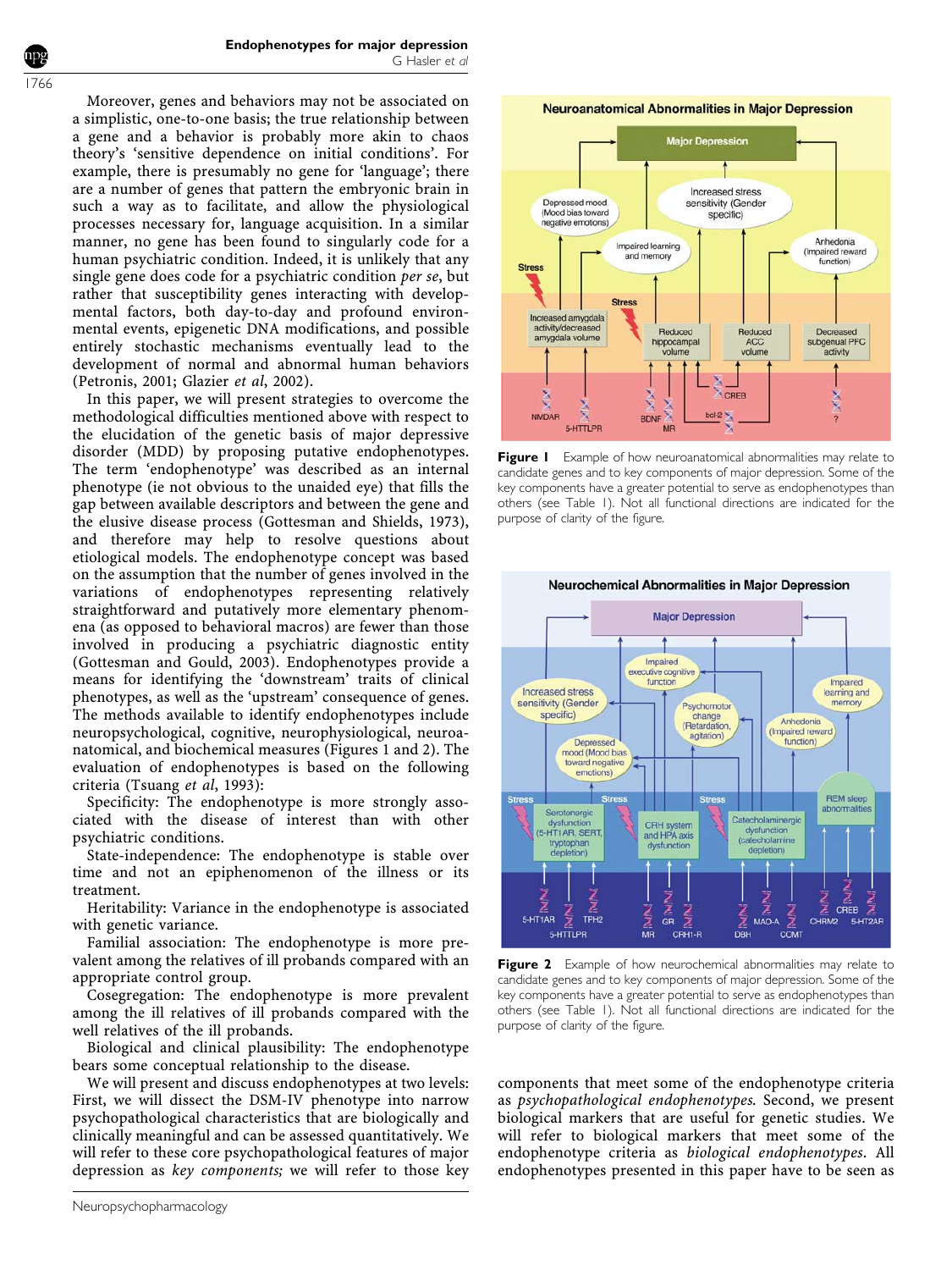putative endophenotypes because whether or not they consistently meet all required endophenotype criteria has not been determined yet. We will review the literature and indicate the strength and limitations of psychopathological and biological endophenotypes in MDD with a special emphasis on studies associating endophenotypes with genes. Finally, we present future directions for the elucidation of the genetic basis of MDD.

#### KEY COMPONENTS OF MAJOR DEPRESSION

The validity of symptoms and components of MDD has been difficult to achieve because the MDD criteria likely encompass a group of disorders that are heterogeneous with respect to etiology and pathophysiology. Based on factor and cluster analytic studies, Nelson and Charney (1981) found that mood bias toward negative emotions, anhedonia, and psychomotor symptoms best characterize MDD. However, the diagnostic criteria for a disorder based on clinical characteristics without knowledge of the underlying etiological processes cannot be validated adequately. The use of more indirect indicators of disease validity or validity of depressive subtypes such as family history, treatment response, longitudinal course and stability, patterns of comorbidity, and social consequences led to circularity in validating the criteria (Kendell, 1989). Not surprisingly, studies on the biological basis of depression have found stronger associations between specific biological dysfunctions and certain components of major depression than with the presence or absence of DSM-IV MDD: symptoms such as cognitive deficits, rumination, psychomotor retardation, anhedonia, and lowered mood have been associated with specific focal abnormalities of regional cerebral blood flow (CBF; Mayberg et al, 1999; Drevets, 2000). Moreover, components of major depression such as altered response to stress (Caspi et al, 2003), impaired cognitive abilities, and dysfunctional reward-related behaviors are easier to model in animals than the depressive syndrome itself (Redei et al, 2001). Finally, intermediate levels of recurrence of depressive episodes have been associated with high genetic liability of MDD (Kendler et al, 1999), while a high temporal stability of the phenotype is favorable for genetic studies. The ensuing discussion dissects MDD into its key components based on biological validity, availability of accurate and quantitative assessment methods, and clinical relevance.

#### Depressed Mood (Mood Bias Toward Negative Emotions)

Depressed mood is a core symptom of MDD (Nelson and Charney, 1981). Attentional and mnemonic biases toward processing of mood-congruent information including sad, unpleasant and negative words, emotional facial expressions, and memories also are reliable and relatively specific neuropsychological findings of MDD (Watkins et al, 1996; Murphy et al, 1999), and have been found in remitted depressed subjects suggesting some state-independence (Hammen et al, 1985; Koschack et al, 2003). Experimental depletion of central serotonin led to the emergence of mood-congruent memory bias (Klaassen et al, 2002), and

physiological activation of the brain regions that have been found to be involved in mood-congruent information processing (Elliott et al, 2002) is thought to play a key role in MDD (Drevets et al, 1997), thus implicating good biological validity. Attentional and mnemonic biases in depression have high clinical relevance because they are related to cognitive-behavioral theories of depression, upon which treatment strategies have been based (Beck, 1967). However, there is only preliminary data on the heritability of mood bias: recurrent thoughts of death and suicide appeared to be a specific characteristic of familial MDD (Kendler et al, 1999).

# Anhedonia (Impaired Reward Function)

Loss of interest, lack of reactivity, and anhedonia also constitute core features of major depression (Nelson and Charney, 1981), and these symptoms represent key diagnostic criteria for the DSM-IV melancholic subtype of major depression. Anhedonia seems to be a relatively specific feature of depression (Fawcett et al, 1983), and even in patients with schizophrenia, anhedonia has been related to the depressive syndrome rather than to the deficit syndrome (Loas et al, 1999). Associations between dysfunctions of the brain reward system and anhedonia are the basis of the biological plausibility of anhedonia-related endophenotypes. Specifically, neurotrophic factors including cAMP response element binding protein (CREB) and brain-derived neurotrophic factor (BDNF) and the transcription factor delta-FosB may represent molecular mechanisms involved in long-term alterations of the brain reward system (Nestler et al, 2001, 2002). Enhanced rewarding effects of dextroamphetamine found in patients with MDD may represent hypofunction of the dopaminergic system associated with anhedonia (Tremblay *et al*, 2002). Preliminary evidence for the potential heritability of these findings includes a functional polymorphism of the catechol-O-methyltransferase (COMT) gene that has been associated with the individual variation in the brain response to dopaminergic challenge (Mattay et al, 2003).

Epidemiological research provides clues for state-independence, heritability, and familial association of dysfunctions of the brain reward system as endophenotype for MDD. For example, anhedonia symptoms often precede the onset of MDD (Dryman and Eaton, 1991) and seem to be relatively stable over time (Oquendo et al, 2004). A sib-pair study showed that the personality construct 'reward dependence' has trait-like characteristics related to the familiality of major depression (Farmer et al, 2003). Given the extensive evidence for associations between impairments of brain reward pathways and addiction (Nestler et al, 2002), familial coaggregation and lifetime comorbidity of substance use disorders and MDD (Kendler et al, 1997; Brook et al, 2002) also suggest persistent familial abnormalities of brain reward pathways in MDD.

# Impaired Learning and Memory

Diminished ability to attend or concentrate is a diagnostic criterion of DSM-IV major depressive episode, which reflects cognitive impairments including learning and long-term memory, and deficits in working memory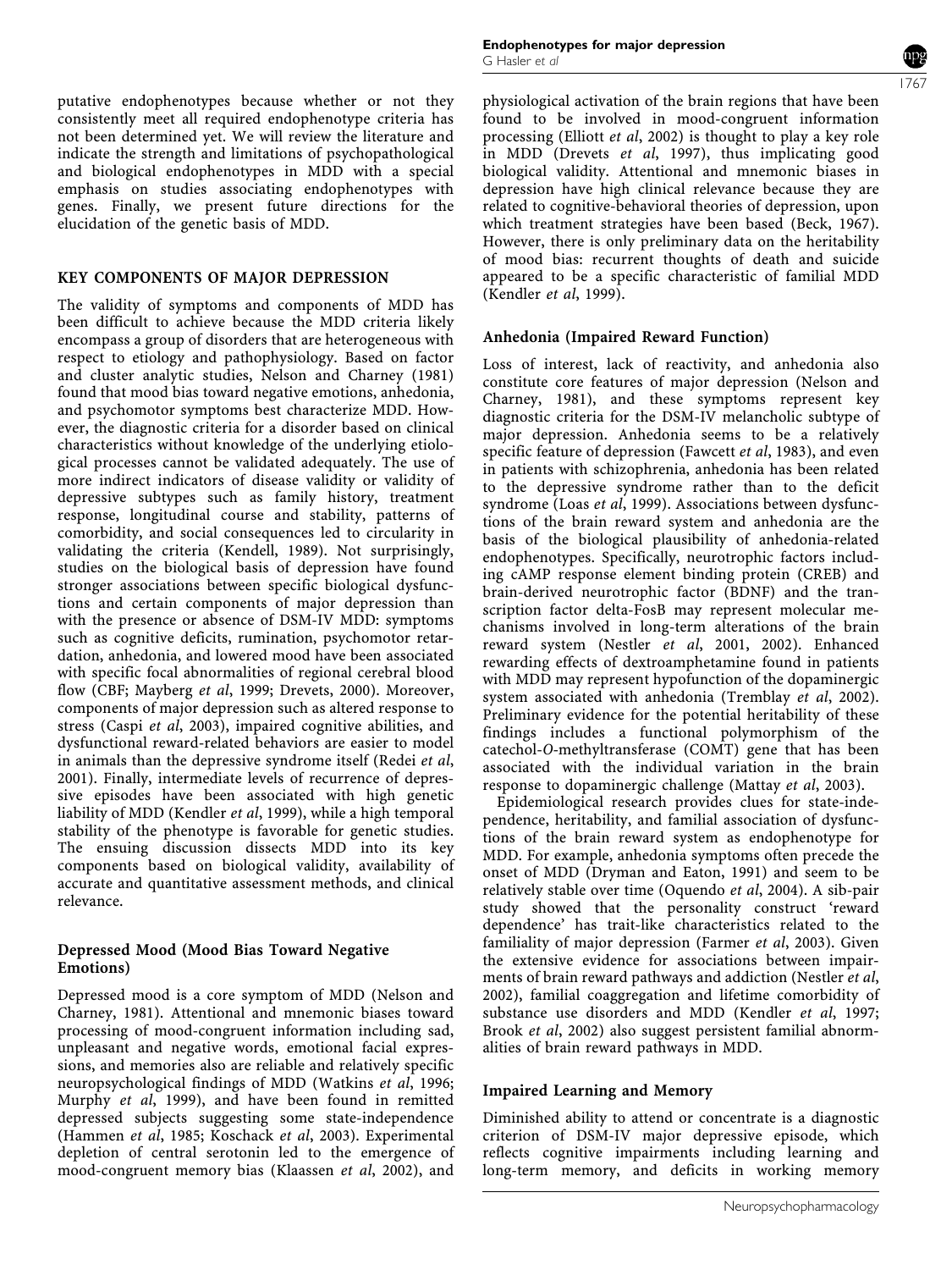(short-term memory) and selective attention (Burt et al, 1995; Landro et al, 2001). These impairments are not specific for depression, although the pathophysiological mechanisms underlying these features of depression may differ from those in other psychiatric disorders (Berman et al, 1993; Barch et al, 2003). Specifically, abnormal reduction of CBF and metabolism in the dorsolateral prefrontal cortex and dorsal anterior cingulate cortex (ACC) might explain diminished ability to attend and concentrate in MDD (Drevets and Raichle, 1998), thus providing some evidence for the biological plausibility of this putative endophenotype for MDD.

Impaired concentration and attention were found to be frequent and early prodromal signs of depression (Dryman and Eaton, 1991; Hagerty et al, 1997), and recovered patients sometimes continue to show memory impairment (Roiser et al, 2003). However, at the symptom level, these deficits have been found to be relatively unstable over the course of depressive illness (Oquendo et al, 2004). Some authors suggest that working memory deficits in depression are due to persistent deficits in selective attention (state-independence) assessed by the Stroop paradigm that have been related to persistent abnormalities in the prefrontal cortex (Trichard et al, 1995; Blumberg et al, 2003). In contrast, deficits in long-term storage and retrieval of declarative memory have been associated with number of depressive episodes, stress, hypercortisolemia, and hippocampal volume reduction found in major depression (MacQueen et al, 2002, 2003), thus suggesting that these memory symptoms are rather a consequence than an etiologic factor of depression.

There is a wealth of knowledge on the genetics of working memory in mice providing converging evidence that glutamate, acetylcholine and dopamine receptors, calcium/calmodulin kinase II and protein kinase C gene families play roles in short-term information processing (Luciano et al, 2003). In healthy humans and schizophrenic patients, a functional polymorphism of the COMT gene appeared to explain some of the individual variance in working memory performance (Egan et al, 2001; Malhotra et al, 2002). However, there is a lack of information on the heritability, familial association, and cosegregation of learning and memory symptoms related to MDD.

# Neurovegetative Signs

Although appetite and weight change are not specific symptoms of major depression (Nelson and Charney, 1981), there is some evidence that the direction of appetite and weight change may be useful as a marker of depressive subtypes. The direction and extent of weight change was found to be consistent across episodes of MDD (Stunkard et al, 1990) suggesting some state-independence, although a recent study did not show any correlation between Hamilton depression scale appetite measures across episodes (Oquendo et al, 2004). Evidence for heritability and familial association comes from studies in identical twins showing that melancholic and atypical depressive subtypes independently aggregate in families and are at least in part genetically determined, and that these subtypes are most

clearly distinguished by a different pattern of appetite and weight change (Kendler et al, 1996). Finally, appetite-associated endophenotypes for depression seem to be biologically plausible given that brain monoamines and peptides that play major roles in major depression, such as serotonin, norepinephrine, dopamine, neuropeptide Y, and corticotropin-releasing hormone, also play important roles in the regulation of food intake and body weight (Gillard et al, 1993; Meguid et al, 2000; Wang et al, 2001).

More than 90% of depressed patients complain about impairments of sleep quality, and insomnia was found to be a prominent risk factor for subsequent development of depression. However, sleep disturbances including morning awakenings are not specific for major depression and cooccur with a wide range of physical and psychological symptoms. In addition, studies comparing subtypes of depression such as unipolar, melancholic, and bipolar depression failed to find consistent differences in nocturnal sleep patterns (Riemann et al, 2001). However, due to the availability of sophisticated examination methods such as polysomnography, sleep pathophysiology may be well suited to discover endophenotypes for major depression (see below).

# Diurnal Variation

Some symptoms of MDD may show diurnal variations (mood, psychomotor activity, accessibility of memories of positive and negative experiences), and a subgroup of patients with MDD may have a circadian rhythm disorder (Bunney and Bunney, 2000). In healthy young subjects, moderate changes in the timing of the sleep–wake cycle had specific effects on subsequent mood (Boivin et al, 1997). The association between phase advance of the sleep–wake cycle and phase advances in nocturnal cortisol secretion, and the effect of antidepressants on circadian rhythms of behavior, physiology, and endocrinology contribute to the biological plausibility of this putative endophenotype (Duncan, 1996; Bunney and Bunney, 2000). Because manipulations of the circadian rhythms (light therapy, sleep deprivation, phase advance treatment) can have antidepressant efficacy, circadian abnormalities have been hypothesized to be etiologically associated with major depression.

There is strong evidence for a genetic control of the human circadian clock (Linkowski et al, 1993), and a familial variant of human sleep behavior has been attributed to a mutation in a human clock gene (Toh et al, 2001). The influence of a functional polymorphism within the angiotensin I-converting enzyme (ACE) gene on partial sleep deprivation in patients with MDD is probably mediated by dopaminergic neurotransmission (Baghai et al, 2003). A functional polymorphism within the promoter of the serotonin transporter gene has been related to sleep deprivation's efficacy and suggests an involvement of the central serotonergic system in the regulation of circadian rhythms (Benedetti et al, 1999).

Further epidemiological research is needed to determine state-independence, heritability, and familial aggregation of circadian abnormalities associated with MDD.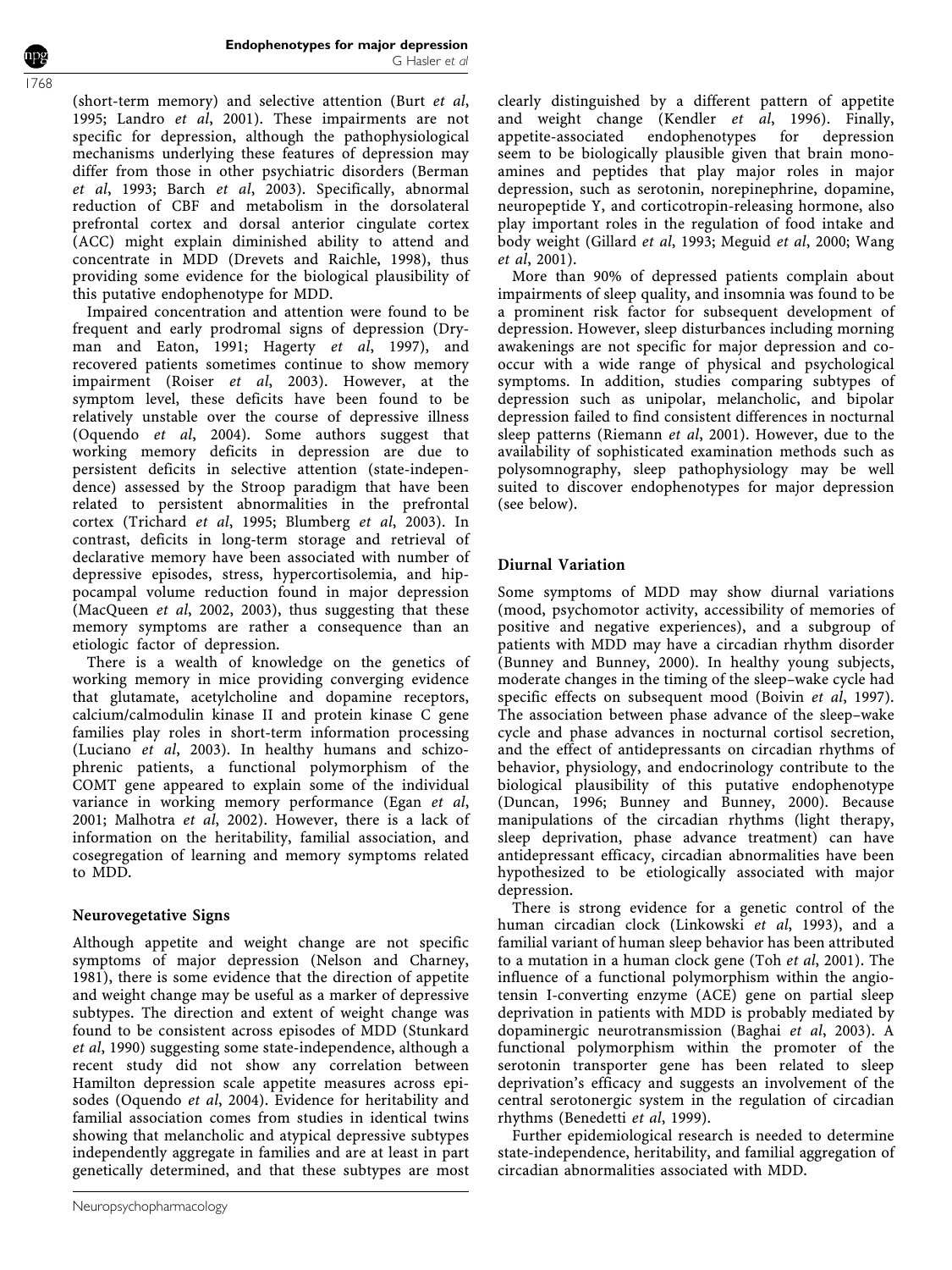## Impaired Executive Cognitive Function (Response Speed)

Impairments of executive cognitive function in depressed subjects refer to abnormalities in cognitive behaviors that control and integrate neural activities including selecting strategies, planning, and monitoring performance. These impairments are not specific for MDD and usually recover to normal levels in remission. However, response speed has been found to be unrelated to concurrent depressive symptoms and to remain impaired in fully recovered depressed patients off medication (Roiser et al, 2003) (state-independence). Specifically, inspection time, a measure of speed of information processing that does not require a speeded motor response, has been found to be slower in subjects with unipolar major depression than in age-, sex-, and IQ-matched controls independent of current mood (Tsourtos et al, 2002). The cholinergic basis of inspection time (Nathan and Stough, 2001) paralleling the hypothesis of a cholinergic dysfunction in major depression (Riemann et al, 1994) lends biological plausibility to this putative endophenotype. Twin studies demonstrated heritability for inspection time, sharing a substantial genetic relationship with performance IQ (Luciano et al, 2003).

# Psychomotor Change (Retardation, Agitation)

Psychomotor retardation and agitation are included in the DSM-IV diagnostic criteria of major depression and have been shown to reliably differentiate depressed patients from psychiatric and normal comparison groups (Sobin and Sackeim, 1997). Moreover, psychomotor disturbance has been proposed as a marker of an underlying neuropathological process specific for the melancholic depressive subtype (Parker, 2000). The biological and clinical plausibility for this putative endophenotype includes associations between psychomotor disturbances and hypothalamicpituitary-adrenocortical (HPA) axis dysfunction in depressed subjects (Mitchell et al, 1996), and Parkinsonian movement deficits in melancholic patients (Rogers et al, 2000), consistent with a potential dopaminergic dysfunction related to depression (Nestler et al, 2002). Unfortunately, information on state-independence, heritability, familial association, and cosegregation of specific psychomotor disturbances are lacking.

# Increased Stress Sensitivity (Gender Specific)

The heritability of major depression being estimated to range between 31 and 42% emphasizes the relative importance of environmental factors (Sullivan et al, 2000). Given the lack of specificity between stressors and psychopathological outcomes (McMahon et al, 2003), one may hypothesize that gene–stressor interactions account for outcome specificity. Therefore, psychopathological constructs reflecting gene–environment interactions might be among the most specific and most useful endophenotypes for major depression. Caspi et al (2003) have shown in a representative prospective study that 5-HTT genotypes moderate the influence of stressful life events on major depression, thus successfully using a gene–environment interaction as phenotype.

Gender differences have appeared as a specific characteristic of stress sensitivity in humans. Men and women are, in general, equally sensitive to the depressogenic effects of stressful life events, but their responses vary depending upon the nature of the event itself. Men are more likely to have depressive episodes following divorce, separation, and work difficulties, whereas women are more sensitive to events in their proximal social network, such as difficulty getting along with an individual, serious illness, or death (Kendler et al, 2001).

Diathesis-stress theories of depression predict that genes influence individuals' sensitivity to stressful events (Costello et al, 2002), consistent with a potentially important role of gene-by-environment interactions played in the etiology of depressive psychopathology. A diagnostic construct consistent with these theories is the personality concept 'neuroticism' defined as general vulnerability to anxiety and depressive symptoms under stress. Neuroticism was found to be reasonably invariant during adulthood (Costa and McCrae, 1988), although depressive state features may have a considerable impact on neuroticism scores (Griens et al, 2002). There is consistent evidence of gender-specific heritability and familial association and cosegregation for neuroticism as putative endophenotype for MDD: neuroticism has been associated with gender-specific genetic factors, and a high degree of overlap between genes influencing neuroticism and major depression within the genders has been demonstrated (Fanous et al, 2002); the reported heritability of neuroticism is equal or greater than heritability estimates for MDD (Jang et al, 1996); and neuroticism has been successfully used as phenotype for genetic studies (Sen et al, 2003).

The biological plausibility of stress-related endophenotypes for MDD can be derived from biological correlates of increased stress sensitivity including an excessive activation of the HPA axis that is frequently found in patients with MDD (see below). Sex differences in the response of the HPA axis to stress appeared to be important: overall, women showed a greater stress responsiveness than men, consistent with the greater incidence of major depression in women (Young, 1998); moreover, men showed greater cortisol responses to achievement challenges, whereas women showed greater cortisol responses to social rejection challenges (Stroud et al, 2002).

Although the concept of gene–environment interactions may be most closely related to the concept of major depression, psychometric difficulties, and the complexity and temporal structure of its underlying molecular mechanism complicate its practical use. It is particularly noteworthy that recent studies have demonstrated nongenomic transmission across generations of not only maternal behavior but also stress responses (Francis and Meaney, 1999). This has clear parallels in clinical population. For example, environmental events (for example, early childhood stressors) correlate with the development of psychiatric disorders in adults (Heim and Nemeroff, 2001). Indeed, as witnessed by multiple studies of discordant monozygotic twins where one has the disorder and the other does not, epigenetic mechanisms must be operative to control behavior in genetically identical populations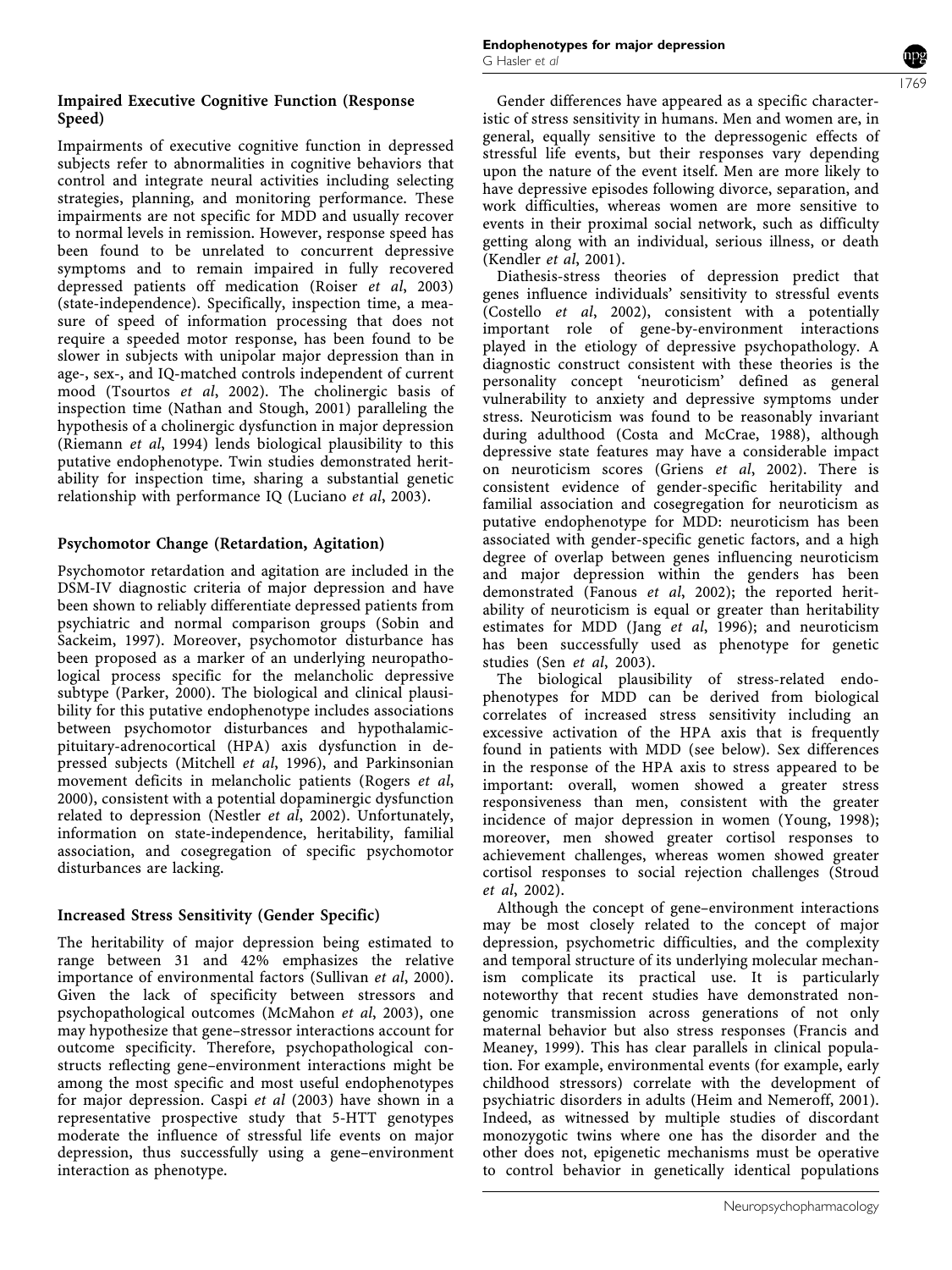(Petronis et al, 2003). A critical question involves the mechanism by which early life events regulate long-term changes in behavior and sustained differences in gene expression.

In most areas of the brain, neurons are not replaced; thus, permanent and semipermanent modifications that occur in early life, which alter gene transcription, could have downstream effects that may be temporally distant from the initial event. These nongenetic (epigenetic) mechanisms of gene regulation likely play a role in the formation of cellular memory and the modulation of neural circuitry in a manner that alters lifetime cellular and behavioral responses in an organism. The true extent of the dynamic mechanisms responsible is unknown and is an active area of research. However, it is known to involve the interplay of transcription factors interacting with covalent DNA modifications, such as cytosine methylation, and the accessibility of DNA that is regulated by histone acetylation (Petronis, 2001; Geiman and Robertson, 2002). These mechanisms are likely involved in modulating how previous experience may regulate subsequent behavioral responses.

# BIOLOGICAL ENDOPHENOTYPES

The number of genes involved in a phenotype is thought to be associated with both the complexity of the phenotype and the difficulty of the genetic analysis (Gottesman and Gould, 2003). Assuming a large number of genes involved in the pathogenesis of major depression, and assuming that disease progression and medication may alter the clinical phenotype, defining endophenotypes for depression by narrow psychopathological definitions such as circadian abnormalities and direction of vegetative symptoms, by personality constructs such as neuroticism and reward dependence, or by neuropsychological tests including inspection time and the Stroop paradigm may still require relatively large samples to detect the effect of a single genetic polymorphism. One emerging strategy that may circumvent some of these difficulties is the use of quantitative biological markers, which are associated with disease and may be closer to single gene effects than clinical phenotypes (Almasy and Blangero, 2001). The ideal biological endophenotype would be a biological marker that is easy to assess and that reflect the action of a single gene.

The use of biological endophenotypes has been successful in locating genes for nonpsychiatric disorders. For example, some of the multiple genes involved in cardiac arrhythmias were identified using an ECG endophenotype. Initially, a prolonged QT interval on the electrocardiogram was found in some patients with familial cardiac arrhythmia. Subsequent discovery of an increased prevalence of a prolonged QT interval among healthy relatives of arrhythmic patients than among unrelated controls suggested heritability of this ECG trait in these families. Finally, using QT interval elongation as endophenotype allowed for successful genetic linkage studies (Keating et al, 1991; Keating and Sanguinetti, 2001).

In the following, we will present biological correlates for major depression that meet some of the endophenotype criteria.

## REM Sleep

Reduced REM latency, higher REM density, and more REM sleep in adolescents turned out to be specific and predictive for unipolar major depression, whereas none of these signs were found in adolescents who later switched to bipolar disorder and in those who remained free from psychopathology at follow-up (Rao et al, 2002). Early changes of REM sleep parameters, especially REM latency and percentage amount of REM during the sleep period, have been found in patients with acute and remitted major depression (Giles et al, 1993) (state-independence). The first-degree relatives of unipolar depressed patients showed a significantly higher REM density than controls, suggesting that genetic factors contribute to these REM sleep alterations (Giles et al, 1998; Modell et al, 2003). Nearly all effective antidepressant medications have shown a pronounced inhibition of REM sleep (Murck et al, 2003), and the serotonergic and cholinergic neurotransmitter systems have been implicated in both REM sleep regulation and MDD, thus providing evidence for the clinical and biological plausibility of this putative endophenotype.

Several candidate genes may be considered for REM sleep-related endophenotypes. The CREB gene has been implicated in the regulation of REM sleep (Graves et al, 2003), memory consolidation, and major depression (Zubenko et al, 2002). The effect of the muscarinic cholinergic 2 receptor gene that has been implicated in MDD in women (Comings et al, 2002) may conceivably be mediated by REM sleep disturbances. Finally, genes associated with neurological disorders affecting REM sleep characteristics such as narcolepsy may contribute to REM sleep disturbances in MDD: the HLA class II allele DQB1\*0602, genes for the hypocretin receptors, and polymorphisms in genes of the COMT and the tumor necrosis factor system (Taheri and Mignot, 2002).

## Abnormalities in Brain Structure and Function

The identification of pathologic lesions in specific regions of the central nervous system has importantly contributed to the rapid progress in the understanding and treatment of neurological disorders including Parkinson's and Alzheimer's disease. Neuropathological findings are extremely useful to define nosological subtypes reflecting different underlying disease states that may be related to genetic vulnerability factors. For example, clinical features alone can only be used to diagnose parkinsonism; postmortem examination is needed for the definite diagnosis of the underlying disease including classic Parkinson's disease, multiple system atrophy, progressive supranuclear palsy, and frontotemporal dementia (Giasson and Lee, 2003).

Although there is no consensus in the field about the site of pathology in major depression, functional, structural, and molecular brain mapping in major depression have the potential to bridge the gap between clinical depressive features and genes. Since approximately 70% of all genes are expressed in the brain, many functional gene polymorphisms can potentially influence how the brain processes information. Since functional imaging has the capacity to assay within individuals information processing in discreet brain circuits, it has the potential to provide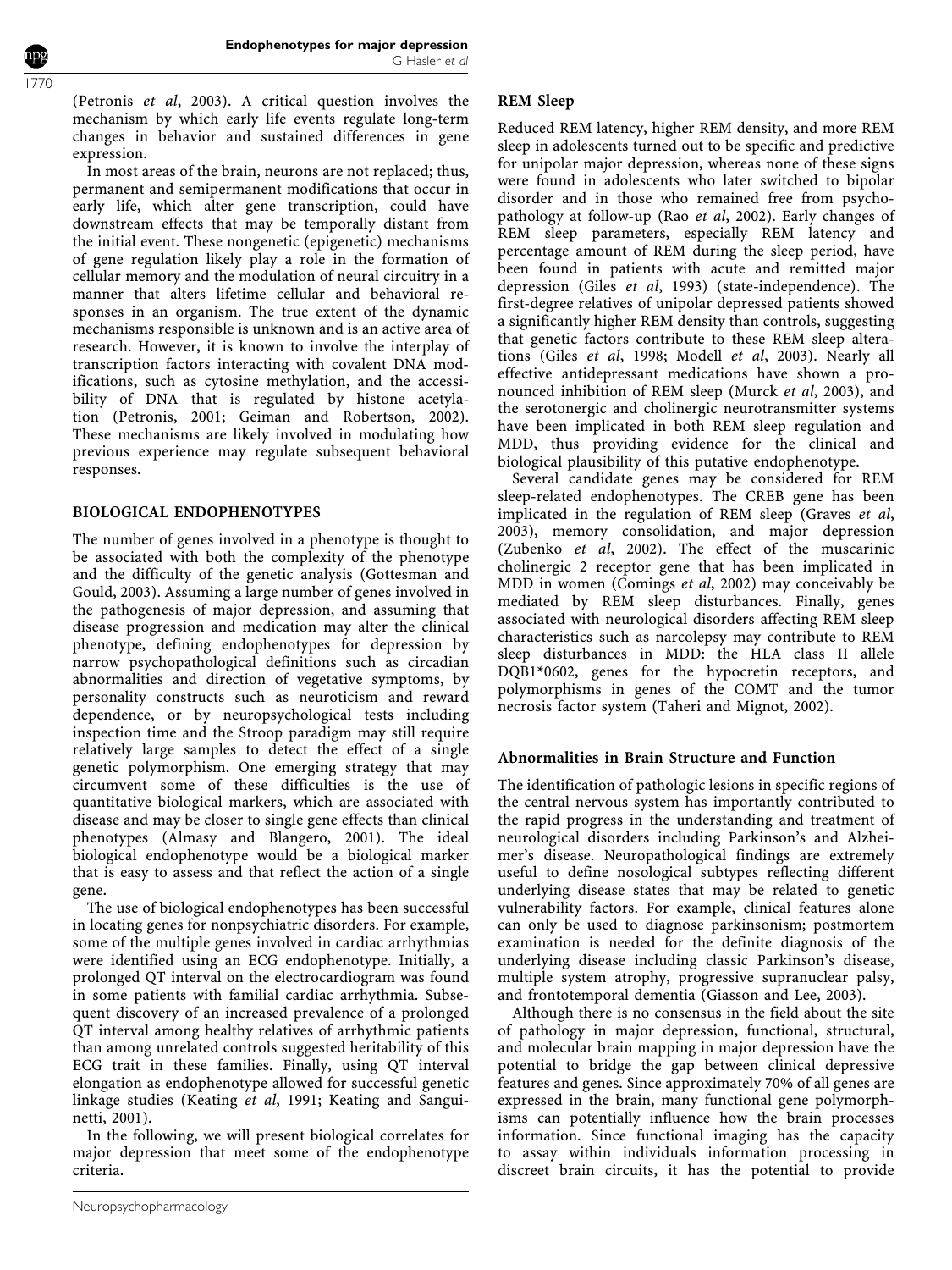endophenotypes for MDD (Hariri and Weinberger, 2003). For example, significant differences have been reported between s/s and l/l genotypes of the 5-HTT promoter gene regarding the amygdala response to fearful faces measured by functional MRI in the absence of behavioral differences (Hariri et al, 2002). Furthermore, growing evidence suggests that major depression travels with brain structural changes mediated by hypercortisolemia, glutamate neurotoxicity, stress-induced reduction in neurotrophic factors, and stress-induced reduction in neurogenesis (Sheline, 2003). Therefore, advanced imaging technology might describe subtle changes in brain structures that are associated with specific pathophysiological processes and genes. Finally, in vivo molecular imaging opens up the potential to connect findings in genetic neuroscience obtained from animal experiments and postmortem human studies to clinical characteristics of depressed subjects by defining endophenotypes at the molecular level (eg receptors, transporters, and enzymes).

Functional imaging. A series of studies have consistently found that the resting CBF and glucose metabolism in the amygdala in subjects with familial pure depressive disease and the melancholic depressive subtype is increased (Drevets, 2000). Elevation of resting amygdala CBF and metabolism may prove specific to primary mood disorders, insofar as this abnormality has not been reported in obsessive–compulsive disorder, panic disorder, phobic disorders, schizophrenia, or other neuropsychiatric conditions (Charney and Drevets, 2002). Although the magnitude of the amygdala activity in depression is partly modulated by illness severity, preliminary data suggest that left amygdala activity is abnormally elevated in remitted depressed patients off medication with a family history for affective disorders (Drevets et al, 1992). Moreover, one study showed that increased amygdala activity predicted return of depressive symptoms in remitted MDD subjects on medication following tryptophan depletion (TD; Bremner et al, 1997). The associations between elevated amygdala activity and vegetative depressive symptoms, plasma cortisol (Drevets et al, 1992), and REM sleep (Nofzinger et al, 1999) underline the plausibility of this biological marker for MDD. However, whether elevated amygdala activity meets the endophenotype criteria heritability, familial association, and cosegregation has not yet been determined.

In the subgenual prefrontal cortex, decreased CBF and metabolism have been consistently implicated by numerous studies in MDD (Drevets, 2000; Kegeles et al, 2003). Dysfunction of this brain region has been associated with blunted hedonic response and exaggerated stress responsiveness (Pizzagalli et al, 2004), and functional alterations in this region have been observed following serotonergic challenge (Kegeles et al, 2003), induced sadness (Mayberg et al, 1999), and treatment with a serotonin reuptake inhibitor (Buchsbaum et al, 1997). In remitted depressed patients, mood provocation produced a CBF decrease in brain regions connected with the subgenual prefrontal cortex (Liotti et al, 2002). Although information about this finding in healthy subjects at risk for MDD is lacking, it represents another promising imaging endophenotype.

Structural imaging. Volume reductions in the ACC located ventrally ('subgenual') and anterior ('pregenual') to the genu of the corpus callosum have been implicated by numerous studies of mood disorders (Drevets, 2001). Specifically, a volume reduction in the left subgenual ACC has been associated with familial affective disorders by MRI-morphometric measures (Drevets et al, 1997; Hirayasu et al, 1999) and by postmortem neuropathological studies, which have shown glial reduction in the corresponding gray matter (Öngür et al, 1998). This reduction in volume exists early in the illness (state-independence), but appears to become more pronounced following illness onset, based upon preliminary evidence in twins discordant for MDD (Botteron et al, 1999). Humans with lesions that include the ventral ACC show abnormal autonomic responses to emotional stimuli, an inability to experience emotion related to concepts, and inability to use information regarding the probability of aversive social consequences vs reward in guiding social behavior (Damasio et al, 1990). In rats, left-sided lesions of the ACC increase sympathetic arousal and corticosterone responses to restraint stress (Sullivan and Gratton, 1999). The mechanisms and genes underlying volume loss in the ACC have not yet been determined. Preclinical studies on the role and genetics of neurotrophic factors and the signaling cascade neurotrophic factor/MAP kinase/bcl-2 involved in the fine balance maintained between the levels and activities of cell survival and cell death factors (Manji et al, 2003b) may inform clinical studies associating ACC volume loss to genes.

Reductions in hippocampal volumes associated with MDD have been consistently reported. However, this structural abnormality is not a specific sign of MDD (ie it has been found in patients with PTSD, schizophrenia, and epilepsy) and only occurs in a subgroup of MDD patients (Sheline and Mintun, 2002). In some studies, the volume loss appears to have functional significance with an association between acute depression and abnormalities of declarative memory (Burt et al, 1995) as well as associations between depression in remission and lower scores on tests of verbal memory (Sheline et al, 1999). The pathogenesis of hippocampal volume reduction seems to overlap with depressive pathophysiology, given its association with early-life stress, stress hormones, and duration of depressive illness (McEwen, 1999; Brunson et al, 2001; MacQueen et al, 2003). A study in monkeys suggests that hippocampal volume also reflects an inherited characteristic of the brain associated with increased cortisol response to stress (Lyons et al, 2001). Preliminary results on the genetics of the hippocampal function suggest that the BDNF val66met polymorphism may influence the development of memory deficits associated with psychopathology (Egan et al, 2003), and targeted disruption of mineralocorticoid receptor (MR) genes resulted in impaired hippocampal neurogenesis (Gass et al, 2000).

The literature is in disagreement regarding amygdala volumes in mood disorders, possibly due to technical limitations such as low reliability and validity of amygdala volume measures. However, a recent study using highresolution 3T MRI has consistently found decreased amygdala volume in symptomatic and remitted mood disorders (Drevets et al, 2004). Amygdala volumes have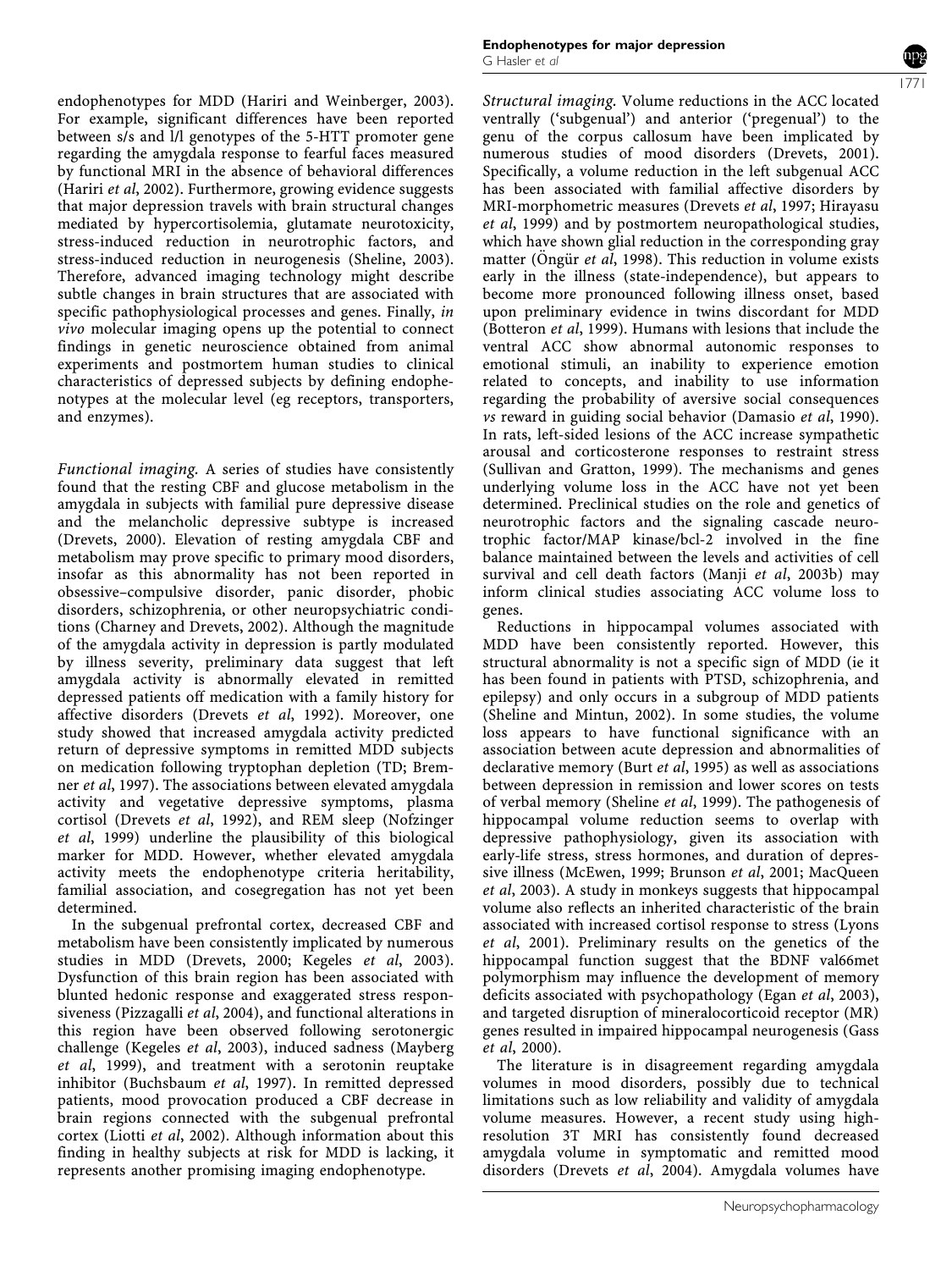been negatively associated with amygdala activity, suggesting that amygdala hyperactivity could be a factor in amygdala volume reductions in MDD (Siegle et al, 2003). This association and the high clinical plausibility of neuropathological abnormalities of the amygdala as endophenotype for MDD encourages further investigation on the consistency, specificity, familiality, and heritability of these findings.

Receptor pharmacology. Decreased  $5-HT<sub>1A</sub>$  receptor binding potential has been consistently found in multiple brain areas of patients with MDD (Drevets et al, 1999, 2000). This abnormality is not highly specific for MDD and has been found in patients with panic disorder (Neumeister et al, 2004) and temporal lobe epilepsy (Toczek et al, 2003), and may explain the considerable comorbidity among these conditions. The lack of effect of selective serotonin reuptake inhibitor treatment and hydrocortisone challenge on 5-  $HT_{1A}$  receptors in recovered patients with MDD suggests state-independence of this abnormality (Bhagwagar et al, 2003, 2004). Unfortunately, no information is available on the heritability, familial association, and cosegregation of 5-  $HT_{1A}$  receptor binding potential. However, a recent report suggests that a polymorphism associated with  $5-HT<sub>1A</sub>$ receptor transcription is more common in MDD than in controls (Lemonde et al, 2003).

There is growing evidence from animal studies for the biological plausibility of this putative endophenotype for stress-related disorders. Mice with mutation in the  $5-HT_{1A}$ receptor gene have been consistently found to display increased stress-like behaviors and to express decreased activity toward a novel object (Bakshi and Kalin, 2002). However, the use of a tissue-specific, conditional rescue strategy revealed that the expression of the  $5-HT_{1A}$  receptor in the hippocampus and cortex (but not in the raphe nuclei) during the early postnatal period (but not in the adult) is sufficient to rescue the normal behavioral phenotype of the knockout mice (Gross et al, 2002), suggesting that stimulation of the 5-HT<sub>1A</sub> receptor during the postnatal period leads to long-lasting changes in the brain structure that are necessary for normal affective behavior throughout life.

## Serotonin, Dopamine, and Norepinephrine

Alterations in noradrenergic and serotonergic function in the brain have been implicated in the pathophysiology of depression and the mechanism of action of antidepressant drugs (Charney, 1998), although dysfunctions within the monoaminergic neurotransmitter systems are not likely to play primary roles in the pathophysiology of depression but rather represent the downstream effects of other, more primary abnormalities (Manji et al, 2003b). Because depletion of catecholamines or serotonin induces significant depressive symptoms in remitted depressed subjects, depressive reactions in response to lowering of brain monoamine neurotransmitters has been proposed as an endophenotypic vulnerability marker for major depression (Berman et al, 1999).

Serotonin. Major depression has been associated with abnormally reduced function of central serotonergic systems by abundant evidence from biochemical, challenge, imaging, and postmortem studies (Coppen et al, 1973; Charney et al, 1981; Lopez et al, 1998; Drevets et al, 1999). TD is an instructive paradigm for investigating the relationship between serotonergic function and depression. This paradigm involves the mood response to serotonin depletion, achieved by oral loading with all essential amino acids except the 5-HT precursor, tryptophan. The transient reduction in plasma tryptophan concentrations, cerebral serotonin synthesis, and central 5-HT concentrations resulting from this dietary manipulation is associated with redevelopment of depressive symptoms in remitted depressed patients who are either off medication (Delgado et al, 1994) or medicated with selective serotonin reuptake inhibitors (Delgado et al, 1999).

TD-induced depressive symptoms show a relatively high specificity for major depression (Bell *et al*, 2001). The presence of this diagnostic sign in remitted patients suggests state-independence. TD-induced depressive symptoms seem to be heritable: in remitted depressed patients, the long allele of the serotonin transporter gene promoter polymorphism predicted depressive response to TD (Moreno et al, 2002), while, in healthy women, the s-allele of this functional polymorphism and a positive family history of depression represented additive risk factors for TD-induced depressive symptoms (Neumeister et al, 2002). There is also evidence for familial association and cosegregation: neverdepressed subjects with a positive family history of depression have also been shown to experience mood symptoms following TD that were smaller than in remitted depressed patients but different from subjects without familial risk who showed no effect following TD (Benkelfat et al, 1994).

In vulnerable individuals, TD induces mood-congruent memory bias (Klaassen et al, 2002), alters reward-related behaviors (Rogers et al, 2003), impairs memory consolidation (Riedel et al, 2002), slows responses to positive stimuli, and disrupts inhibitory affective processing (Murphy et al, 2002). These TD-induced changes are comparable with those occurring in major depressive episodes, thus implicating clinical plausibility. Acute severe serotonin depletion leads to biological changes associated with MDD, including enhanced norepinephrine transporter mRNA levels and reduced serotonin transporter mRNA levels (Koed and Linnet, 2000), increased number of MR binding sites (Semont et al, 1999), and altered BDNF gene expression in the dentate gyrus (Zetterstrom et al, 1999), thus implicating biological plausibility.

Norepinephrine/dopamine. MDD has been associated with noradrenergic and dopaminergic dysfunction. Findings implicating catecholaminergic dysfunction in the pathophysiology of depression include studies about neurotransmitter synthesis and neurotransmitter storage, showing that reduction of catecholamine stores results in an exacerbation of depressive symptoms (Mendels and Frazer, 1974).

An instructive paradigm for investigating the relationship between catecholaminergic function and depression has involved the mood response to catecholamine depletion (CD), achieved by the administration of the tyrosine hydroxylase inhibitor a-methylparatyrosine (AMPT). Mood responses to CD in healthy subjects are usually not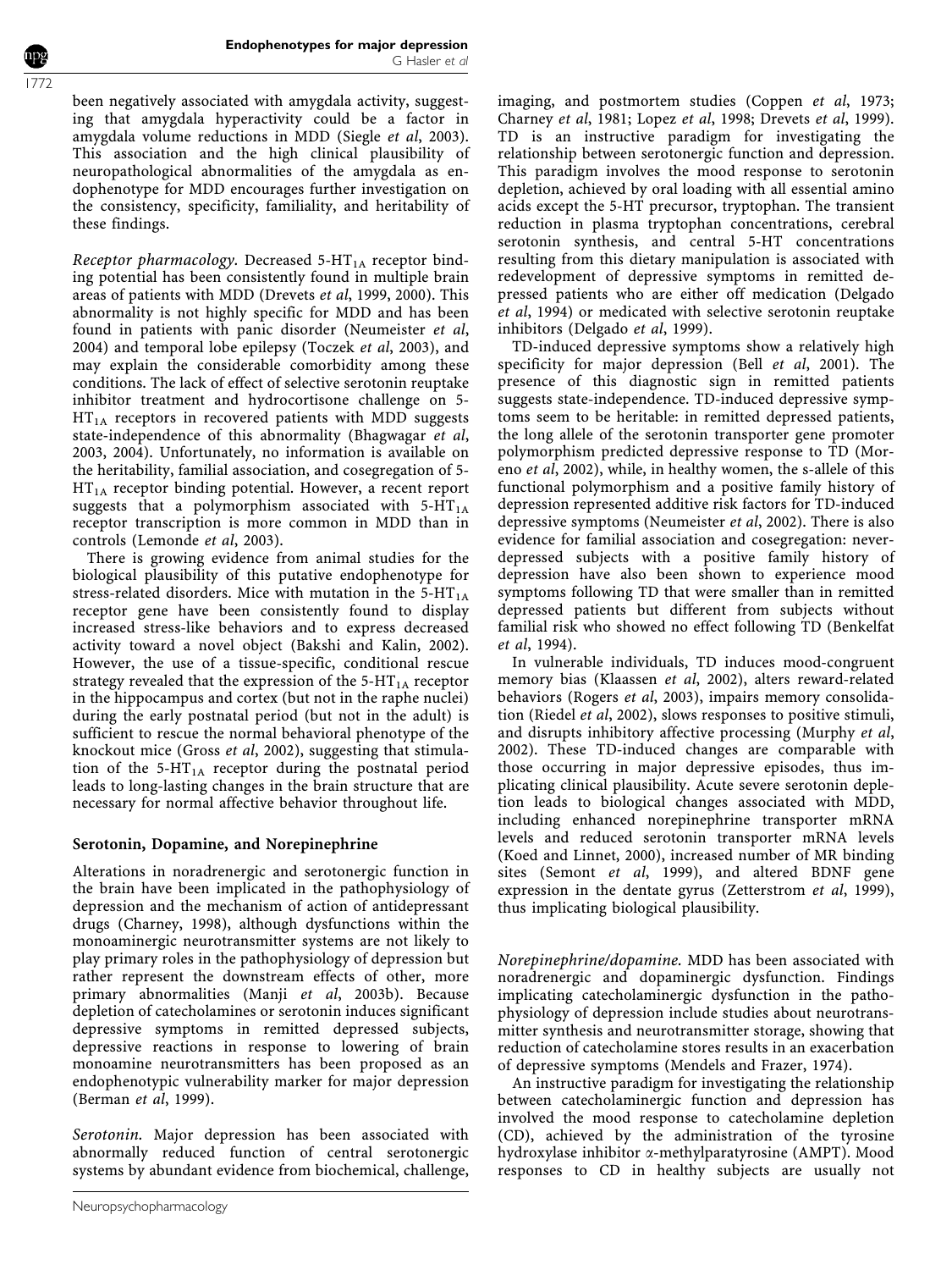significant (Salomon et al, 1997). Among untreated, symptomatic depressed patients prior to initiation of an antidepressant treatment CD failed to exacerbate depression (Miller et al, 1996b). This finding may be due to the brain catecholamine function being already maximally dysfunctional in symptomatic depressed patients (ceiling effect) (Lambert et al, 2000). Among treated depressed patients, CD reversed the antidepressant effects of antidepressants, in particular of catecholamine reuptake inhibitors (Miller et al, 1996a) and light therapy (Neumeister et al, 1998).

Because CD has not been systematically used in high-risk subjects and across different neuropsychiatric disorders, there is a lack of information on the specificity, familial association, and cosegregation of CD-induced symptoms for MDD. The presence of CD-induced depressive symptoms in unmedicated remitted patients with MDD suggests stateindependence of this biological marker (Berman et al, 1999).

The depressive symptoms evoked by CD were often similar to those the patients had experienced during their depressive episode, suggesting clinical plausibility. There is also evidence for biological plausibility: the CD-induced return of depressive symptoms has been associated with decreased brain metabolism in orbitofrontal and dorsolateral prefrontal cortex; increased resting metabolism in prefrontal cortex and limbic areas have been found to increase vulnerability to CD-induced depressive exacerbation (Bremner et al, 2003).

## HPA Axis and CRH

Altered HPA axis physiology and dysfunctions of the extrahypothalamic CRH system have been consistently found in humans with major depression. There is accumulating evidence that altered stress hormone secretions in depression are more than epiphenomenal, and that antidepressants may act through normalization of these changes. Given the potentially causal role of HPA axis and CRH system dysfunctions in depressive pathophysiology, and the involvement of cortisol and CRH in a variety of biological and behavioral components of major depression, indicators of these dysfunctions are likely to be useful as endophenotypes for major depression.

Cortisol. Negative feedback regulation of the HPA axis occurs through a dual-receptor system of MRs and glucocorticoid receptors (GRs). Decreased limbic GR receptor function (Modell et al, 1997; Mizoguchi et al, 2003) and increased functional activity of the MR system (Young et al, 2003) suggest an imbalance in the MR/GR ratio in stress-related conditions such as MDD. The possible antidepressant properties of GR antagonists also appear compatible with the corticoid receptor hypothesis (Belanoff et al, 2002).

The neuroendocrine function test that measures dysfunctional cortisol responses in major depression most sensitively combines the dexamethasone suppression test and the CRH stimulation test (dex/CRH test) (Heuser et al, 1994). The specificity of this test is high to discriminate between healthy subjects and psychiatric patients including patients with panic disorder, mania, and schizophrenia, and its sensitivity for MDD is above 80%, depending on age and gender; however, its specificity for MDD with regard to other psychiatric disorders is low (Heuser et al, 1994). Abnormal cortisol responses in MDD patients, MDD highrisk probands, and healthy controls were found to be surprisingly constant over time (Modell et al, 1998), and independent of the actual depressive state (Zobel et al, 1999), suggesting that this marker is state-independent. Findings in healthy subjects at high familial risk for affective disorders (Holsboer et al, 1995) suggest familial association and cosegregation.

Interactions between cortisol and its receptors and neurotransmitters, neuropeptides, and brain circuits associated with depressive symptomatology suggest biological plausibility of the dex/CRH test as endophenotype for MDD. Specifically, the MR system seems to control the sensitivity of the CRH-1 system (de Kloet, 2003), which is thought to be altered in MDD, and to be the primary mediator of 5-  $HT<sub>1A</sub>$  downregulation after chronic stress (Kuroda et al, 1994), whereas the GR seems to be the primary receptor involved in stress-related  $5-HT_{2A}$  receptor upregulation (Karten et al, 1999).

Depression-like alterations of functions of the prefrontal cortex such as inhibitory control, attention regulation, and planning following cortisol administration, and the bidirectional associations between amygdala activity and cortisol levels (Gold et al, 2002) suggest clinical plausibility of cortisol-related endophenotypes for MDD. Furthermore, elevated cortisol may mediate between major depression and its medical long-term consequences such as coronary heart disease, type II diabetes, and osteoporosis.

Finally, there is some preliminary evidence for the heritability of GR/MR system functions. Some humans manifest a relative glucocorticoid resistance caused by GR gene mutations (Koper et al, 1997). In mice, conditional GR overexpression has been suggested as a model for increased anxiety-related behavior not secondary to altered levels of stress hormones (Muller et al, 2002). Targeted disruption of MR genes resulted in impaired hippocampal neurogenesis (Gass et al, 2000). Genetic factors most probably act in concert with environmental factors: an increase in hippocampal MR levels has been shown after exposure to psychological stress (Gesing et al, 2001).

Corticotropine-releasing hormone. The evidence for the specificity, and clinical and biological plausibility of endophenotypes related to dysfunctions of the hypothalamic and extrahypothalamic CRH system for MDD is abundant: Levels of CRH in the CSF are elevated in some depressed subjects (Nemeroff et al, 1984), while the pituitary response to CRH appears appropriate given the high cortisol levels (Gold et al, 1986); the number of CRHsecreting neurons in limbic brain regions is increased (Raadsheer et al, 1994); the number of CRH binding sites in the frontal cortex is reduced, possibly as a compensatory response to increased CRH concentrations (Nemeroff et al, 1988); CRH produces a number of physiological and behavioral alterations that resemble the symptoms of major depression including decreased appetite, disrupted sleep, decreased libido, and psychomotor alterations (Nemeroff, 1996); and anxiety and depression scores have been reduced following CRH-1 receptor blockade (Zobel et al, 2000).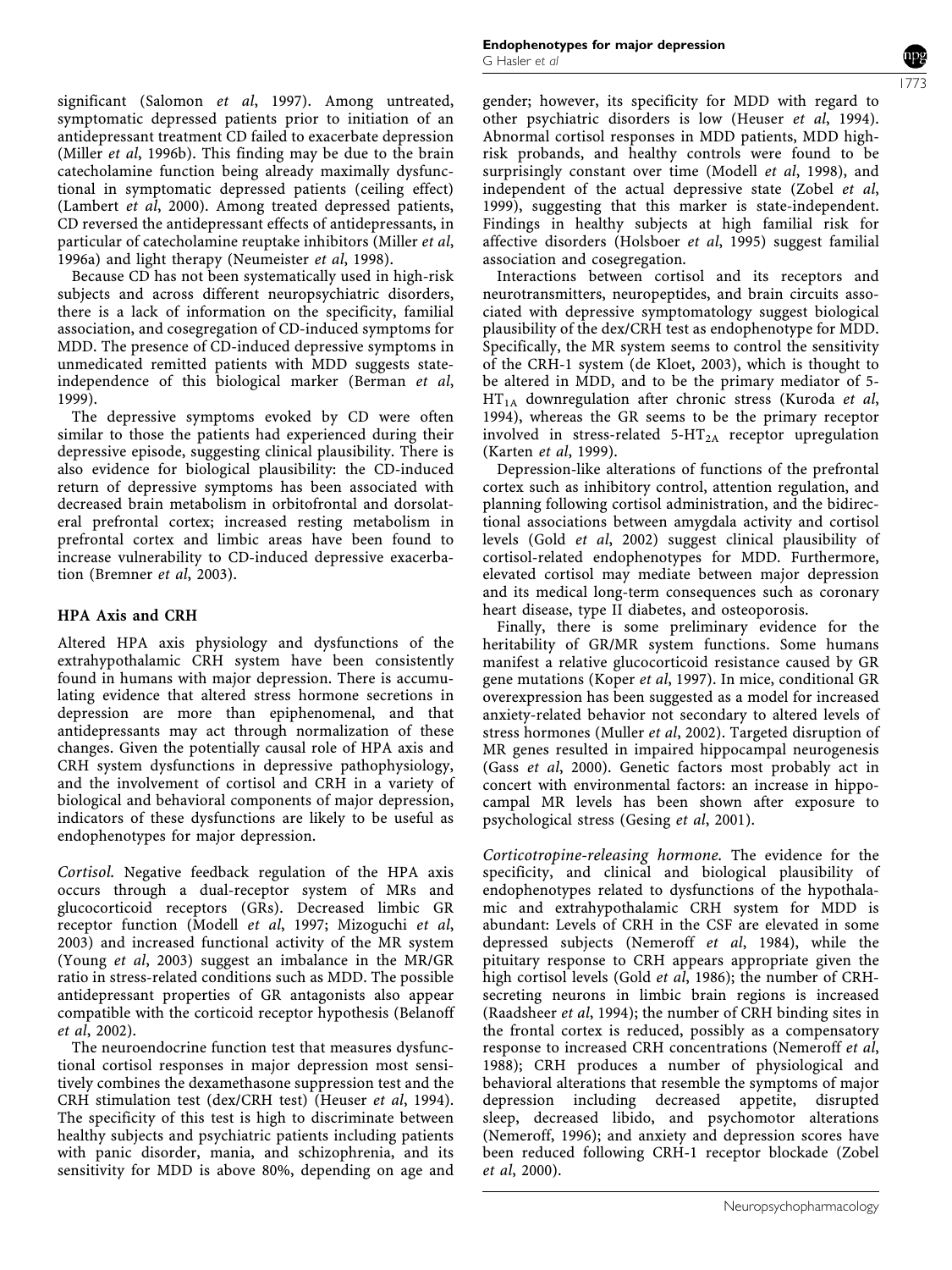One of the strongest models of environmental regulation of the development of responses to stress is the postnatal handling research. The central CRH system is seen as the critical target for these environmental effects (Francis and Meaney, 1999). Postnatal maternal separation increases CRH gene expression in the paraventricular nucleus and alters systems involved in the regulation of the CRH system (eg the noradrenergic system); these effects may become permanent. Additionally to these environmental regulations, genetic factors have to be taken into account: reports on mouse mutants where CRH receptors were genetically inactivated suggested that CRH-R1 mediates anxiety-like behavior (Timpl et al, 1998); the CRH binding protein gene has been found to be involved in the vulnerability for MDD (Claes et al, 2003).

Although the CRH system is among the most promising to provide clinically and biologically plausible endophenotypes for MDD, few studies have investigated the temporal stability, heritability, familial association, and cosegregation of the CRH system in relation to major depression. One reason for the lack of such studies is the lack of PET ligands for CRH receptors, which can permit noninvasive assessments of CRH system dysfunction in vivo in humans.

## Intracellular Signaling Molecules (a Perspective)

Neurotrophic factors. The prominent cognitive deficits and brain volumetric changes in depression give additional weight to the contention that severe mood disorders arise, at least in part, from impairments of cellular plasticity and resilience (Manji et al, 2001; Manji and Duman, 2001). Endogenous neurotrophic factors such as BDNF are necessary for growth, survival, and functioning of neurons. They increase cell survival by providing necessary trophic support for growth, and also by exerting inhibitory effects on cell death cascades. There is emerging evidence, primarily from postmortem studies, that supports a role for abnormalities in neurotrophic signaling pathways in depression. Decreased levels of CREB, BDNF, and the TrkB receptor have been reported in suicide victims (Odagaki et al, 2001; Dwivedi et al, 2003).

As discussed already, genetic abnormalities in CREB and BDNF may also occur in depression. Substantial evidence indicates that CREB is a core component of the molecular switch that converts short- to long-term memory. A growing body of evidence suggests that antidepressants may regulate neurotrophic signaling cascades. Antidepressant treatment in rats increases CREB phosphorylation and CREB-mediated gene expression in mice limbic brain regions. More evidence that relates upregulation of these pathways and antidepressant utilization comes from antidepressant-like performance in behavioral models. Thus, it was observed that CREB overexpression in the dentate gyrus or BDNF injection results in an antidepressant-like effect in the learned–helplessness paradigm and the forced swim test model of antidepressant efficacy in rats (Chen et al, 2001; Shirayama et al, 2002). Together, the data suggest that alterations of neurotrophic signaling cascades may underlie the pathophysiology and treatment of depression. Because of the potential genetic underpinnings of abnormalities of these neurotrophic pathways, they may provide biological endophenotypes for major depression.

Ubiquitous signaling cascades. It is now clear that genetic abnormalities in signaling components are often fully compatible with life, and in many instances, despite the often-ubiquitous expression of the signaling protein, these abnormalities are associated with circumscribed clinical manifestations (Manji et al, 2003a). These overt, yet relatively circumscribed, clinical manifestations are believed to ultimately arise from vastly different transcriptomes (all of the transcripts present at a particular time) in different tissues because of tissue-specific expression, haploinsufficiency, genetic imprinting, alternate splicing, varying stoichiometries of the relevant signaling partners in different tissues, and differences in the ability of diverse cell types to compensate for the abnormality (either autocrine or paracrine). Moreover, there is preliminary evidence that abnormalities in shared signaling cascades may even play a role in the growing appreciation that 'comorbidities' of major depression including cardiac disease, migraines, atopic disease, type II diabetes, and anxiety disorders appear to be the rule rather than the exception. There is no question that some medical illnesses (eg osteoporosis) represent the secondary sequellae of the biochemical changes (eg hypercortisolemia, sympathetic hyperarousal) of depression; however, some comorbidities may arise because the signaling cascade (eg cAMP cascade) also plays a role in the pathophysiology of these other disorders (eg vascular reactivity in migraine). In support of such a contention, Bondy et al (2002) investigated the ACE ID and the G-protein beta3-subunit (Gbeta3) C825T polymorphism in 201 patients with major depression and 161 ethnically and age-matched controls. Both gene variants have earlier been implicated in cardiovascular disease or affective disorders, making them good candidates for a combined analysis. Analyzing the data for both genes, they found that the combined actions of ACE and Gbeta3 genotypes accumulate in carriers of the ACE D allele (ID and DD) and Gbeta3 TT homozygotes, with ID/DD-TT carriers showing a more than five-fold increase in risk for major depression. These intriguing findings suggest that heritable biological makers of common medical conditions may turn out to be useful endophenotypes for major depression.

#### **CONCLUSIONS**

Table 1 shows an overview of putative psychopathological and biological endophenotypes for MDD, indicating estimates of evidence for each putative endophenotype with respect to the endophenotype criteria (Tsuang et al, 1993).

Anhedonia-related endophenotypes showed good evidence regarding endophenotype criteria including specificity. These endophenotypes parallel Klein's 'endogenomorphic' depressive subtype reflecting 'inhibited pleasure mechanisms' as psychopathological core feature (Klein, 1974). However, longitudinal and high-risk studies using specific anhedonia measures and tasks that estimate abnormalities of the brain reward system are necessary to further evaluate the applicability of anhedonia-related endophenotypes for major depression.

Increased stress sensitivity also met most of the endophenotype criteria. Particularly, the familial coaggregation with MDD makes this phenotypic construct qualified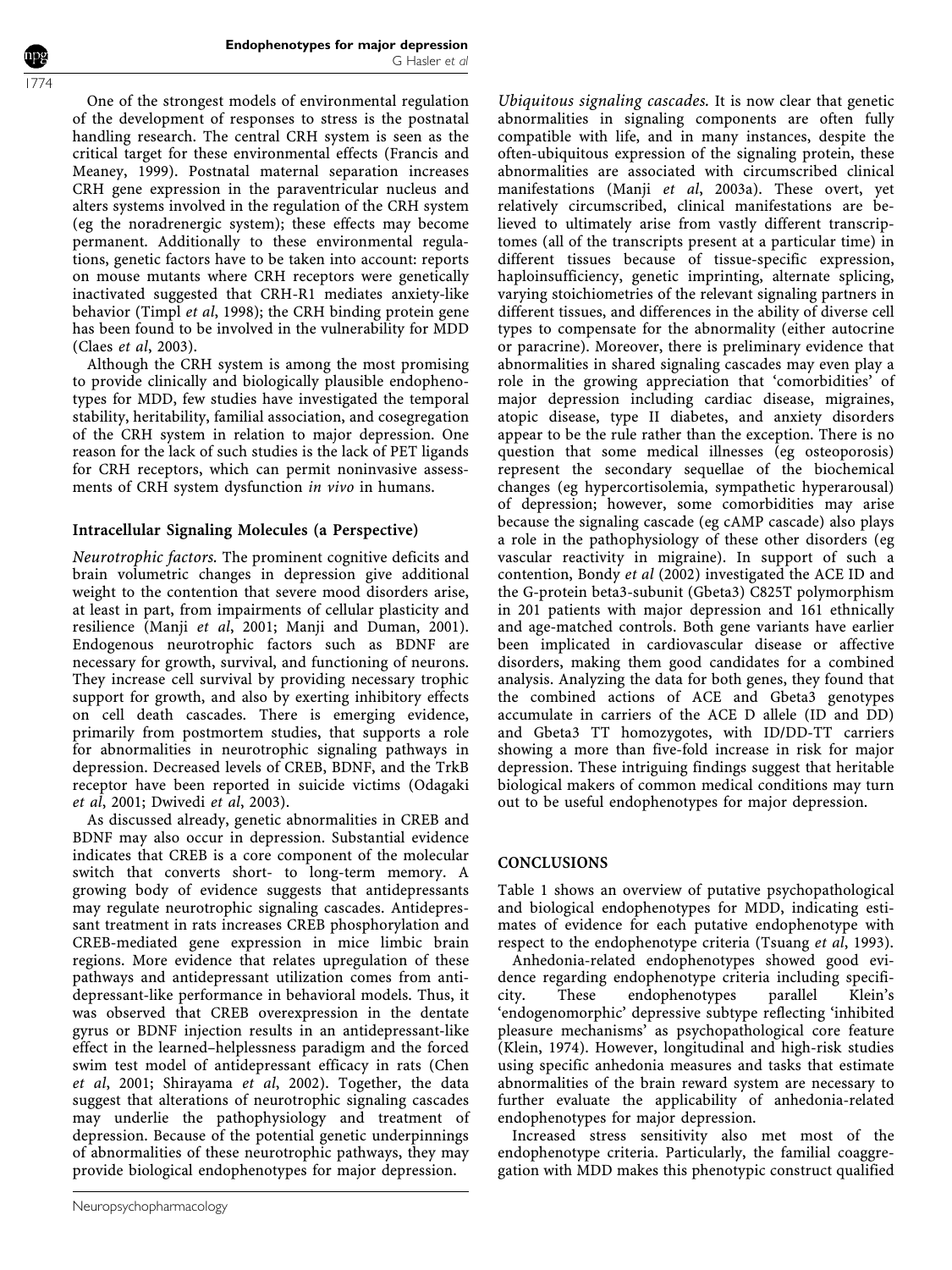|                                        | Table I Evaluation of Putative Endophenotypes for Major Depression <sup>a</sup> |                                                                                                   |                |          |          |        |         |
|----------------------------------------|---------------------------------------------------------------------------------|---------------------------------------------------------------------------------------------------|----------------|----------|----------|--------|---------|
|                                        |                                                                                 | Specificity State-independence Heritability Familial association Cosegregation Plausibility Total |                |          |          |        |         |
| Psychopathological endophenotypes      |                                                                                 |                                                                                                   |                |          |          |        |         |
| Depressed mood (mood bias)             | $+$                                                                             | $\pm$                                                                                             | $\Omega$       | $+$      | $\Omega$ | $+++$  | 6       |
| Anhedonia (impaired reward function)   | $^{+}$                                                                          | $^{+}$                                                                                            | $^{+}$         | $++$     |          | $+++$  | 9       |
| Impaired learning and memory           | 土                                                                               | $+$                                                                                               | $\Omega$       | $\Omega$ | 0        | $^{+}$ | 2       |
| Direction of appetite change           |                                                                                 | $\pm$                                                                                             | $\overline{+}$ | $+$      | 0        | $++$   | 4       |
| Diumal variation                       | $++$                                                                            | $+$                                                                                               | $+$            | 0        | 0        | $++$   |         |
| Exec. cogn. function (response speed)  | $\hspace{0.1mm} +$                                                              | $+$                                                                                               | $++$           | $+$      | 0        | $+$    |         |
| Psychomotor change                     |                                                                                 |                                                                                                   | $\circ$        | $\Omega$ | $\Omega$ | $+$    |         |
| Increased stress sensitivity           |                                                                                 | $+$                                                                                               | $++$           | $++$     |          | $+++$  | 9       |
| Biological endophenotypes              |                                                                                 |                                                                                                   |                |          |          |        |         |
| REM sleep abnormalities                | $^{+}$                                                                          | $+$                                                                                               | $^+$           | $++$     | $+$      | $++$   | 7       |
| Increased amygdala activity            | $++$                                                                            | $+$                                                                                               | $\Omega$       | $\Omega$ | $\cap$   | $+++$  | 6       |
| Decreased subgenual PFC activity       | $\ddot{}$                                                                       | $+$                                                                                               | $\Omega$       | $\Omega$ | $\cap$   | $+++$  | 5       |
| Left ACC volume reduction              | $\pm$                                                                           | $^{++}$                                                                                           | $\Omega$       | $++$     | 0        | $++$   | 7       |
| Hippocampal volume reduction           |                                                                                 | $++$                                                                                              | $^{+}$         | $+$      | 0        | $++$   | 6       |
| Reduced 5-HT <sub>IA</sub> receptor BP | $^{+}$                                                                          | $+ +$                                                                                             | $+$            | $\Omega$ | 0        | $+++$  | 7       |
| Tryptophan depletion                   | $+++$                                                                           | $+++$                                                                                             | $++$           | $++$     | $++$     | $+++$  | 4       |
| Catecholamine depletion                | $+$                                                                             | $+++$                                                                                             | $\circ$        | 0        | $\Omega$ | $+++$  | 7       |
| dex/CRH test                           | 士                                                                               | $++$                                                                                              | $++$           | $++$     | $++$     | $+++$  | $\perp$ |
|                                        |                                                                                 |                                                                                                   |                |          |          |        |         |

**Biol** 

a<sub>-</sub>, one or more studies did not support this finding (with no positive studies), or the majority of studies do not support this finding;  $\pm$ , equal number of studies support this finding and do not support this finding; +, at least one study supports this finding and no studies do not support this finding, or the majority of studies support this finding; ++, two or more studies support this finding, and no studies do not support this finding; +++, three or more studies support this finding, and no studies do not support this finding; 0, data not available.

CRH dysfunction + + + 0 0 +++ 6

for genetic studies; however, its use is limited by low specificity for MDD and by psychometric issues: the genetics of the partly state-dependent construct 'neuroticism', which can easily be assessed by a questionnaire, may be as complex as the genetics of MDD, and a potentially more reliable and more valid assessment of stress sensitivity by measuring stress levels and stress symptoms over time by means of a prospective community-based study is extremely costly and time-consuming.

Among the biological endophenotypes, TD showed evidence for all of the endophenotype criteria including specificity, state-independence, and familial association, thus encouraging the use of TD to identify a potentially homogenous depressive subtype associated with serotonergic dysfunction. Unfortunately, the complexity of TD including the use of a pharmacological challenge, the clinical observation of the research subject over many hours, and the exclusion of patients with symptomatic depression reduce the usefulness of this endophenotype, particularly in epidemiological research. The dex/CRH test, being somewhat easier to apply than TD, also showed good evidence across various endophenotype criteria. The low specificity for MDD, however, represents a major limitation to the use of this biological marker as MDD endophenotype.

The large sample sizes of MDD patients needed to perform genetic association studies on subsamples stratified according to endophenotypes is a general limitation to the endophenotype approach. In addition, using PET or fMRI endophenotypes may not be practical given the huge costs to obtain a sample size with sufficient power for genetic studies. The systematic evaluation of combinations of related psychopathological and biological endophenotypes (eg attentional bias toward negative stimuli combined with functional/structural abnormalities in the subgenual prefrontal cortex) expands the scope of this review.

#### FUTURE DIRECTIONS

Given the relative scarcity of well-designed twin, family, and prospective studies evaluating putative psychopathological and biological endophenotypes (see Table 1), future research has the potential to improve considerably the phenotypic definition of MDD. Progress in developing economical and easy-to-apply neurobiological markers may considerably facilitate the discovery of biological endophenotypes. Moreover, in the long term, the development of a new diagnostic system that includes psychopathological and biological endophenotypes will be necessary to improve the power of genetic studies by systematically defining relatively homogenous depressive subtypes.

The Framingham Heart Study, designed as a large community study with a long-term follow-up, helped to identify biological and behavioral risk factors for cardiovascular disease and to establish diagnostic criteria for nosological entities such as arterial hypertension. Likewise,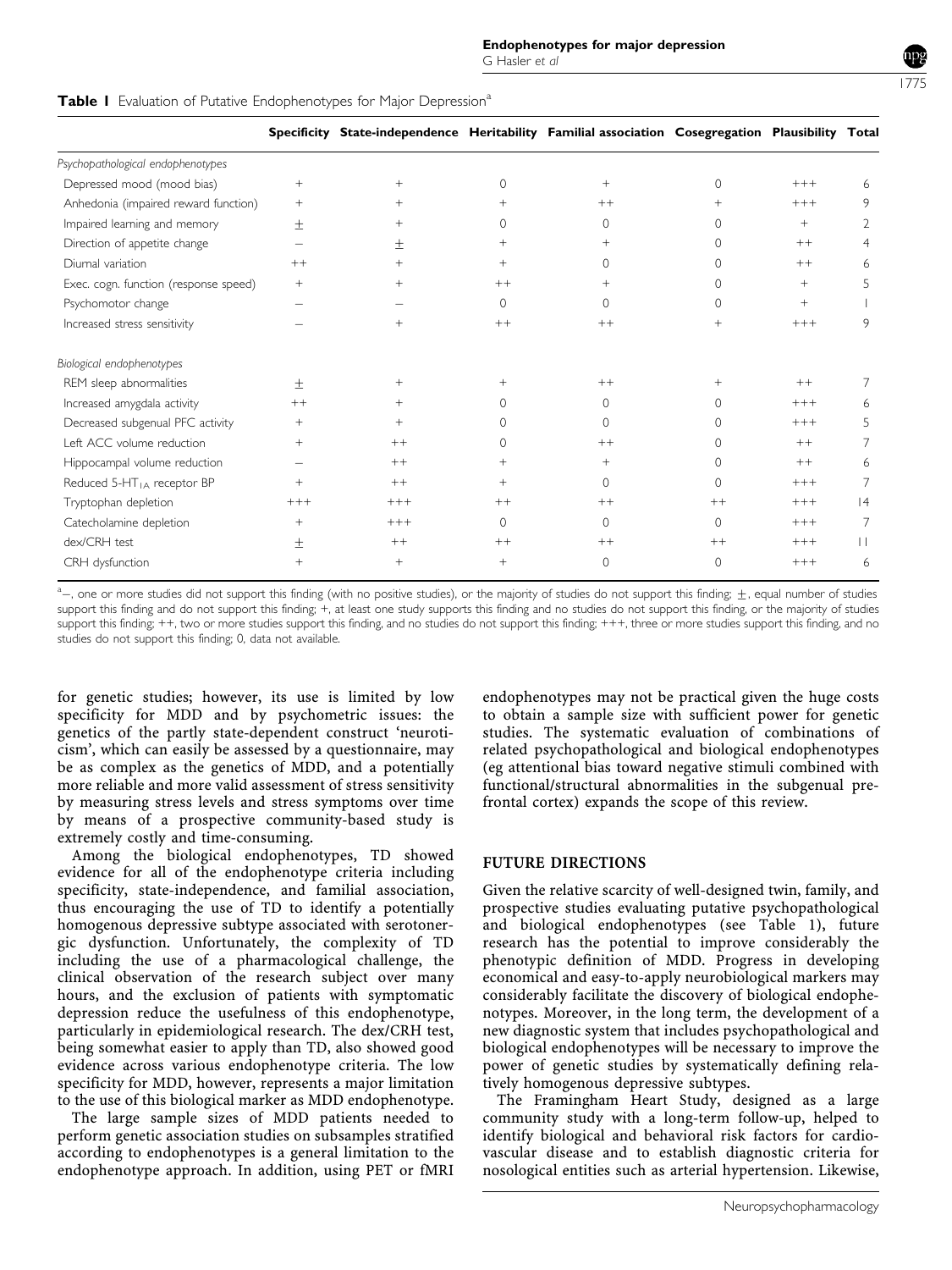prospective longitudinal studies that collect comprehensive phenotypic data of psychiatric disturbances (eg the Zurich Cohort study; Angst et al, 1984; Hasler et al, 2004) are required. These studies are very different from the conventional phenotypic data collection (DSM-disease present or absent); it is rather a systematic effort to quantify the manifestations that compose the overall phenotype. In addition, these long-term follow-up studies are also required to identify environmental modifiers and precipitants that may alter clinical and biological phenotypes. The definition of endophenotypes in a way that takes developmental and environmental factors into account to detect vulnerability genes (Caspi et al, 2002, 2003) is an exciting model for future epidemiological research in depression.

Neuroimaging, postmortem, and preclinical studies are required to discover neurobiological endophenotypes bridging the gap between behavioral phenotype and genotype. Specifically, postmortem studies on gene variation conducted in families or populations may prove very useful in studying many facets of the gene or genes in question. By linking gene and gene expression (mRNA) to brain structure and function, postmortem research can be used to identify genetically relevant disease subtypes and to validate neuroimaging findings. New PET ligands that have specificity for receptors implicated in the pathophysiology of major depression, which are sensitive to dynamic neurotransmitter function, are needed to associate baseline levels of receptor occupancy as well as receptor displacement in response to pharmacological and behavioral challenges to both behavioral phenotypes and genotypes. Dramatic progress in the development of MRI-based methods will help to reliably identify subtle abnormalities of neural structures, connectivity, and function in depressed subjects and healthy subjects at familial risk that may be used as endophenotypes for genetic studies (Charney et al, 2002). Finally, longitudinal neurobiological studies are required to elucidate impairments of neuroplasticity and cellular resilience in major depression (Manji and Duman, 2001).

Taken together, reducing phenotypic heterogeneity is crucial for the identification of vulnerability genes for major depression, and, therefore, the development of a new classification system is badly needed. We propose to dissect the behavioral phenotype into key components, and integrate specific environmental risk factors and neurobiological endophenotypes into the new classification system. We hope and expect that advances in epidemiology, neurobiology, and genetics will result in ongoing improvements of the phenotypic definition of major depression based on etiology and pathophysiology.

#### REFERENCES

- Almasy L, Blangero J (2001). Endophenotypes as quantitative risk factors for psychiatric disease: rationale and study design. Am J Med Genet 105: 42–44.
- Angst J, Dobler-Mikola A (1984). The Zurich study. II. The continuum from normal to pathological depressive mood swings. Eur Arch Psychiatry Clin Neurosci 234: 21–29.
- Angst J, Dobler-Mikola A. (1985). The Zurich study. VI. A continuum from depression to anxiety disorders? Eur Arch Psychiatry Clin Neurosci 235: 179–186.
- Angst J, Dobler-Mikola A, Binder J (1984). The Zurich Study—a prospective epidemiological study of depressive, neurotic and psychosomatic syndromes. Eur Arch Psychiatry Clin Neurosci 234: 13–20.
- Angst J, Merikangas KR (2001). Multi-dimensional criteria for the diagnosis of depression. J Affect Disord 62: 7–15.
- Angst J, Sellaro R, Merikangas KR (2000). Depressive spectrum diagnoses. Compr Psychiatry 41: 39–47.
- Angst J, Vollrath M, Merikangas K, Ernst C (1990). Comorbidity of anxiety and depression in the Zurich Cohort Study of Young Adults. In: Maser JD, Cloninger CR (eds). Comorbidity of Mood and Anxiety Disorders. American Psychiatric Press: Washington, DC. pp 123–137.
- Baghai TC, Schule C, Zwanzger P, Zill P, Ella R, Eser D et al (2003). Influence of a functional polymorphism within the angiotensin I-converting enzyme gene on partial sleep deprivation in patients with major depression. Neurosci Lett 339: 223–226.
- Bakshi VP, Kalin NH (2002). Animal models and endophenotypes of anxiety and stress disorders In: Davis KL, Charney DS, Coyle JT, Nemeroff CB (eds). Neuropsychopharmacology: The Fifth Generation of Progress. Lippincott Williams & Wilkins: Philadelphia, PA. pp 883–900.
- Barch DM, Sheline YI, Csernansky JG, Snyder AZ (2003). Working memory and prefrontal cortex dysfunction: specificity to schizophrenia compared with major depression. Biol Psychiatry 53: 376–384.
- Beck AT (1967). Depression: Clinical, Experimental and Theoretical Aspects. Harper & Row: New York.
- Belanoff JK, Rothschild AJ, Cassidy F, DeBattista C, Baulieu EE, Schold C et al (2002). An open label trial of C-1073 (mifepristone) for psychotic major depression. Biol Psychiatry 52: 386–392.
- Bell C, Abrams J, Nutt D (2001). Tryptophan depletion and its implications for psychiatry. Br J Psychiatry 178: 399–405.
- Benedetti F, Serretti A, Colombo C, Campori E, Barbini B, di Bella D et al (1999). Influence of a functional polymorphism within the promoter of the serotonin transporter gene on the effects of total sleep deprivation in bipolar depression. Am J Psychiatry 156: 1450–1452.
- Benkelfat C, Ellenbogen MA, Dean P, Palmour RM, Young SN (1994). Mood-lowering effect of tryptophan depletion. Enhanced susceptibility in young men at genetic risk for major affective disorders. Arch Gen Psychiatry 51: 687–697.
- Berman KF, Doran AR, Pickar D, Weinberger DR (1993). Is the mechanism of prefrontal hypofunction in depression the same as in schizophrenia? Regional cerebral blood flow during cognitive activation. Br J Psychiatry 162: 183–192.
- Berman RM, Narasimhan M, Miller HL, Anand A, Cappiello A, Oren DA et al (1999). Transient depressive relapse induced by catecholamine depletion: potential phenotypic vulnerability marker? Arch Gen Psychiatry 56: 395–403.
- Bhagwagar Z, Montgomery AJ, Grasby PM, Cowen PJ (2003). Lack of effect of a single dose of hydrocortisone on serotonin(1A) receptors in recovered depressed patients measured by positron emission tomography with [(11)C]WAY-100635. Biol Psychiatry 54: 890–895.
- Bhagwagar Z, Rabiner EA, Sargent PA, Grasby PM, Cowen PJ (2004). Persistent reduction in brain serotonin(1A) receptor binding in recovered depressed men measured by positron emission tomography with [(11)C]WAY-100635. Mol Psychiatry 9: 386–392.
- Blumberg HP, Leung HC, Skudlarski P, Lacadie CM, Fredericks CA, Harris BC et al (2003). A functional magnetic resonance imaging study of bipolar disorder: state- and trait-related dysfunction in ventral prefrontal cortices. Arch Gen Psychiatry 60: 601–609.
- Boivin DB, Czeisler CA, Dijk DJ, Duffy JF, Folkard S, Minors DS et al (1997). Complex interaction of the sleep–wake cycle and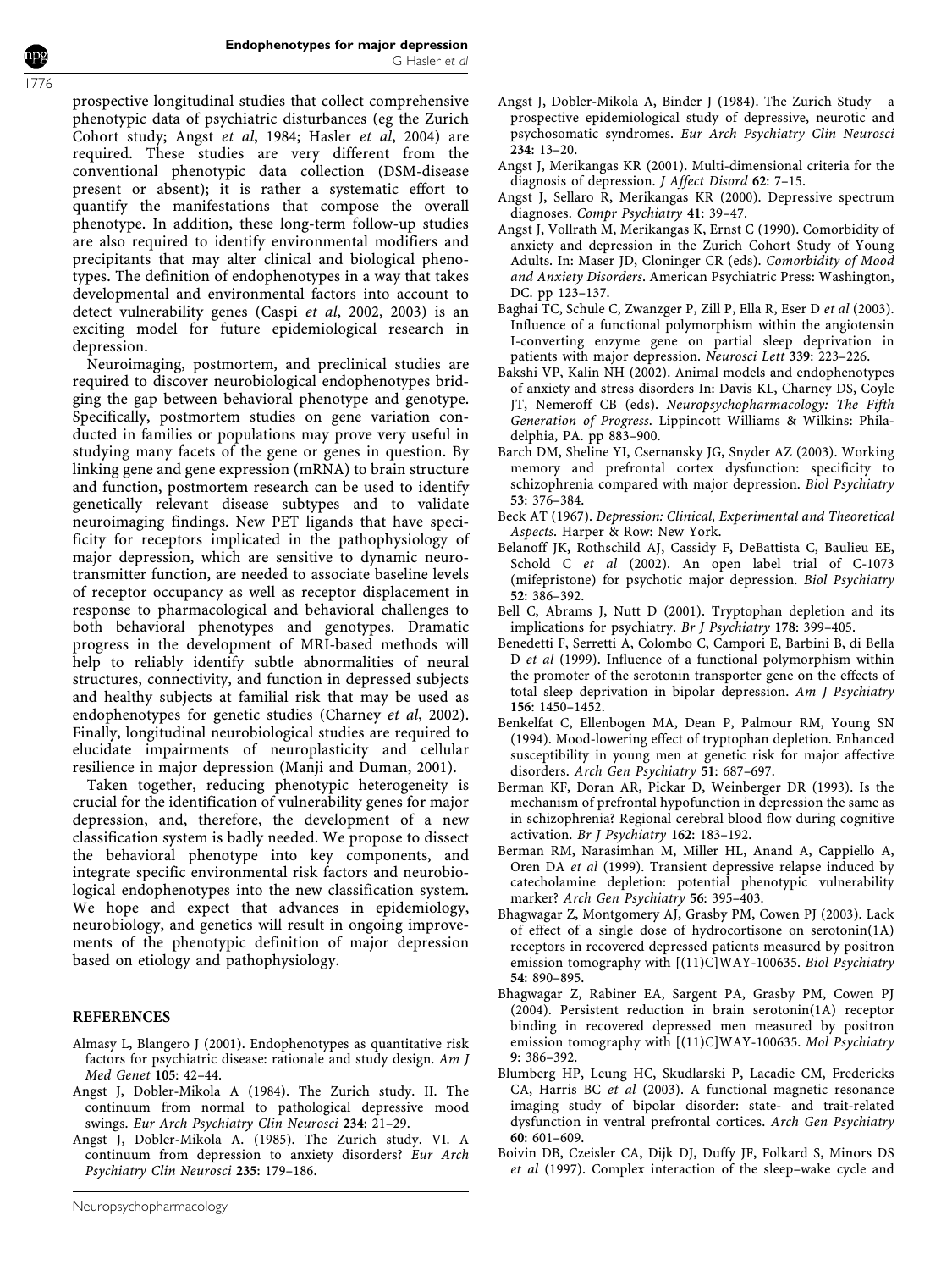circadian phase modulates mood in healthy subjects. Arch Gen Psychiatry 54: 145–152.

- Bondy B, Baghai TC, Zill P, Bottlender R, Jaeger M, Minov C et al (2002). Combined action of the ACE D- and the G-protein beta3 T-allele in major depression: a possible link to cardiovascular disease? Mol Psychiatry 7: 1120–1126.
- Botteron KN, Raichle ME, Heath AC, Price A, Sternhell KE, Singer TM et al (1999). An epidemiological twin study of prefrontal neuromorphometry in early onset depression. Biol Psychiatry 45: 59S.
- Bremner JD, Innis RB, Salomon RM, Staib LH, Ng CK, Miller HL et al (1997). Positron emission tomography measurement of cerebral metabolic correlates of tryptophan depletion-induced depressive relapse. Arch Gen Psychiatry 54: 364–374.
- Bremner JD, Vythilingam M, Chin KN, Vermetten E, Nazeer A, Oren D et al (2003). Regional brain metabolic correlates of alpha-methylparatyrosine-induced depressive symptoms. JAMA 289: 3125–3134.
- Brook DW, Brook JS, Zhang C, Cohen P, Whiteman M (2002). Drug use and the risk of major depressive disorder, alcohol dependence, and substance use disorders. Arch Gen Psychiatry 59: 1039–1044.
- Brunson KL, Eghbal-Ahmadi M, Bender R, Chen Y, Baram TZ (2001). Long-term, progressive hippocampal cell loss and dysfunction induced by early-life administration of corticotropin-releasing hormone reproduce the effects of early-life stress. Proc Natl Acad Sci USA 98: 8856–8861.
- Buchsbaum MS, Wu J, Siegel BV, Hackett E, Trenary M, Abel L et al (1997). Effect of sertraline on regional metabolic rate in patients with affective disorder. Biol Psychiatry 41: 15–22.
- Bunney WE, Bunney BG (2000). Molecular clock genes in man and lower animals: possible implications for circadian abnormalities in depression. Neuropsychopharmacology 22: 335–345.
- Burt DB, Zembar MJ, Niederehe G (1995). Depression and memory impairment: a meta-analysis of the association, its pattern, and specificity. Psychol Bull 117: 285–305.
- Caspi A, McClay J, Moffitt TE, Mill J, Martin J, Craig IW et al (2002). Role of genotype in the cycle of violence in maltreated children. Science 297: 851–854.
- Caspi A, Sugden K, Moffitt TE, Taylor A, Craig IW, Harrington H et al (2003). Influence of life stress on depression: moderation by a polymorphism in the 5-HTT gene. Science 301: 386–389.
- Charney DS (1998). Monoamine dysfunction and the pathophysiology and treatment of depression. J Clin Psychiatry 59: 11–14.
- Charney DS, Barlow DH, Botteron KN, Cohen JD, Goldman D, Gur RC et al (2002). Neuroscience research agenda to guide development of a pathophysiologically based classification system. In: Kupfer DJ, First MB, Regier DA (eds). A Research Agenda for DSM-V. American Psychiatric Association: Washington, DC. pp 31–83.
- Charney DS, Drevets WC (2002). The neurobiological basis of anxiety disorders. In: Davis KL, Charney DS, Coyle JT, Nemeroff CB (eds). Neuropsychopharmacology: The Fifth Generation of Progress. Lippincott Williams & Wilkins: Philadelphia, PA. pp 901–930.
- Charney DS, Menkes DB, Heninger GR (1981). Receptor sensitivity and the mechanism of action of antidepressant treatment. Implications for the etiology and therapy of depression. Arch Gen Psychiatry 38: 1160–1180.
- Chen AC, Shirayama Y, Shin KH, Neve RL, Duman RS (2001). Expression of the cAMP response element binding protein (CREB) in hippocampus produces an antidepressant effect. Biol Psychiatry 49: 753–762.
- Claes S, Villafuerte S, Forsgren T, Sluijs S, Del-Favero J, Adolfsson R et al (2003). The corticotropin-releasing hormone binding protein is associated with major depression in a population from Northern Sweden. Biol Psychiatry 54: 867–872.
- Comings DE, Wu S, Rostamkhani M, McGue M, Iacono WG, MacMurray JP (2002). Association of the muscarinic cholinergic 2 receptor (CHRM2) gene with major depression in women. Am J Med Genet 114: 527–529.
- Coppen A, Eccleston EG, Peet M (1973). Total and free tryptophan concentration in the plasma of depressive patients. Lancet 2: 60–63.
- Costa Jr PT, McCrae RR (1988). Personality in adulthood: a six-year longitudinal study of self-reports and spouse ratings on the NEO Personality Inventory. J Pers Soc Psychol 54: 853–863.
- Costello EJ, Pine DS, Hammen C, March JS, Plotsky PM, Weissman MM et al (2002). Development and natural history of mood disorders. Biol Psychiatry 52: 529–542.
- Damasio AR, Tranel D, Damasio H (1990). Individuals with sociopathic behavior caused by frontal damage fail to respond autonomically to social stimuli. Behav Brain Res 41: 81–94.
- de Kloet RE (2003). Hormones, brain and stress. Endocr Regul 37: 51–68.
- Delgado PL, Miller HL, Salomon RM, Licinio J, Krystal JH, Moreno FA et al (1999). Tryptophan-depletion challenge in depressed patients treated with desipramine or fluoxetine: implications for the role of serotonin in the mechanism of antidepressant action. Biol Psychiatry 46: 212–220.
- Delgado PL, Price LH, Miller HL, Salomon RM, Aghajanian GK, Heninger GR et al (1994). Serotonin and the neurobiology of depression. Effects of tryptophan depletion in drug-free depressed patients. Arch Gen Psychiatry 51: 865–874.
- Drevets WC (2000). Neuroimaging studies of mood disorders. Biol Psychiatry 48: 813–829.
- Drevets WC (2001). Neuroimaging and neuropathological studies of depression: implications for the cognitive-emotional features of mood disorders. Curr Opin Neurobiol 11: 240–249.
- Drevets WC, Frank E, Price JC, Kupfer DJ, Greer PJ, Mathis C (2000). Serotonin type-1A receptor imaging in depression. Nucl Med Biol 27: 499–507.
- Drevets WC, Frank E, Price JC, Kupfer DJ, Holt D, Greer PJ et al (1999). PET imaging of serotonin 1A receptor binding in depression. Biol Psychiatry 46: 1375–1387.
- Drevets WC, Price JL, Simpson Jr JR, Todd RD, Reich T, Vannier M et al (1997). Subgenual prefrontal cortex abnormalities in mood disorders. Nature 386: 824–827.
- Drevets WC, Raichle ME (1998). Reciprocal suppression of regional cerebral blood flow during emotional versus higher cognitive processes: implications for interactions between emotion and cognition. Cognition Emotion 12: 353–385.
- Drevets WC, Sills R, Nugent AC, Bain E, Neumeister A, Price J et al (2004). Volumetric assessment of the amygdala in mood disorders using high resolution, 3T MRI. Biol Psychiatry 55: 182S.
- Drevets WC, Videen TO, Price JL, Preskorn SH, Carmichael ST, Raichle ME (1992). A functional anatomical study of unipolar depression. J Neurosci 12: 3628–3641.
- Dryman A, Eaton WW (1991). Affective symptoms associated with the onset of major depression in the community: findings from the US National Institute of Mental Health Epidemiologic Catchment Area Program. Acta Psychiatr Scand 84: 1–5.
- Duncan Jr WC (1996). Circadian rhythms and the pharmacology of affective illness. Pharmacol Ther 71: 253–312.
- Dwivedi Y, Rizavi HS, Conley RR, Roberts RC, Tamminga CA, Pandey GN (2003). Altered gene expression of brain-derived neurotrophic factor and receptor tyrosine kinase B in postmortem brain of suicide subjects. Arch Gen Psychiatry 60: 804–815.
- Egan MF, Goldberg TE, Kolachana BS, Callicott JH, Mazzanti CM, Straub RE et al (2001). Effect of COMT Val108/158 Met genotype on frontal lobe function and risk for schizophrenia. Proc Natl Acad Sci USA 98: 6917–6922.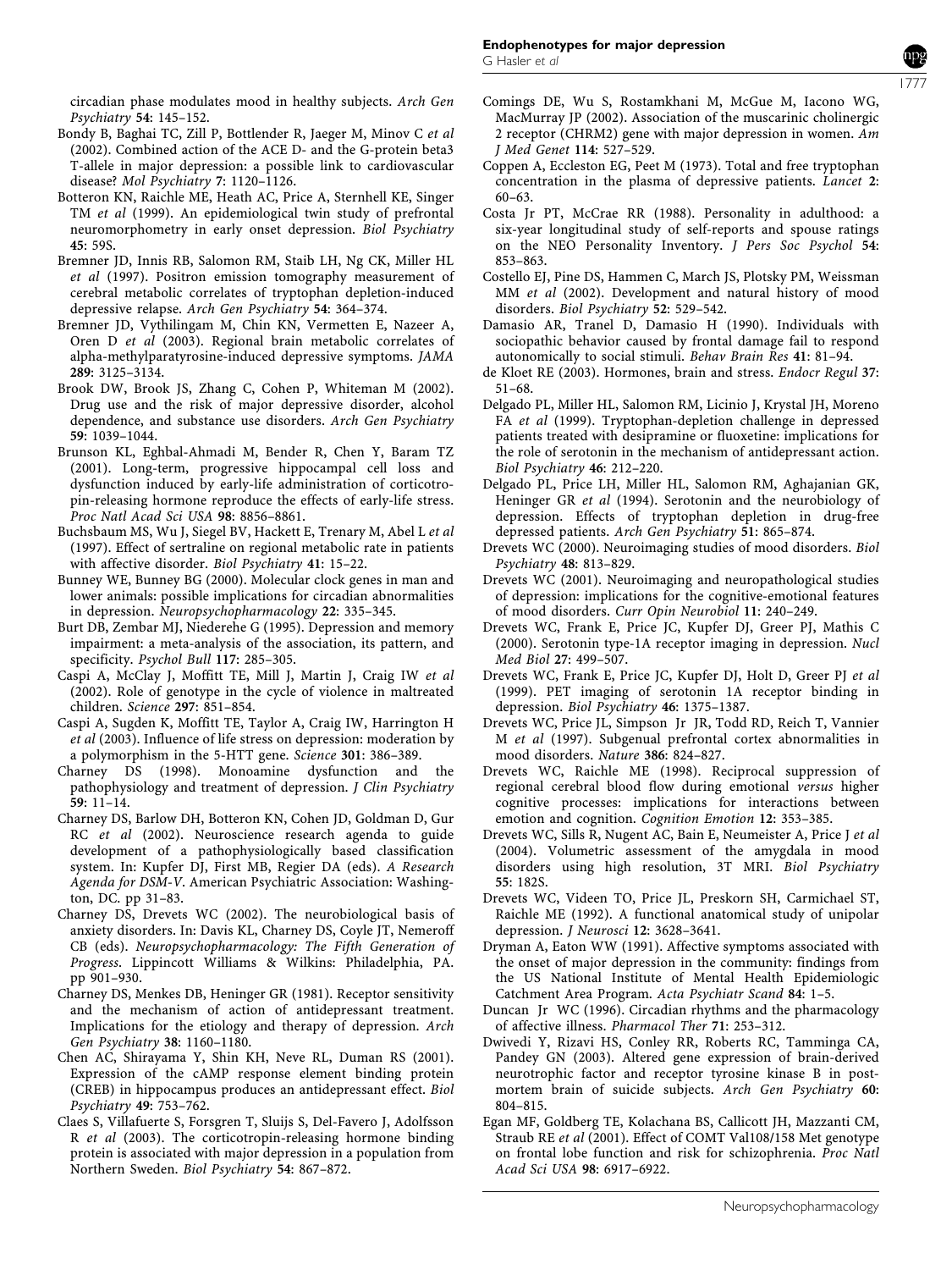- Egan MF, Kojima M, Callicott JH, Goldberg TE, Kolachana BS, Bertolino A et al (2003). The BDNF val66met polymorphism affects activity-dependent secretion of BDNF and human memory and hippocampal function. Cell 112: 257–269.
- Elliott R, Rubinsztein JS, Sahakian BJ, Dolan RJ (2002). The neural basis of mood-congruent processing biases in depression. Arch Gen Psychiatry 59: 597–604.
- Fanous A, Gardner CO, Prescott CA, Cancro R, Kendler KS (2002). Neuroticism, major depression and gender: a population-based twin study. Psychol Med 32: 719–728.
- Farmer A, Mahmood A, Redman K, Harris T, Sadler S, McGuffin P (2003). A sib-pair study of the Temperament and Character Inventory scales in major depression. Arch Gen Psychiatry 60: 490–496.
- Fawcett J, Clark DC, Scheftner WA, Gibbons RD (1983). Assessing anhedonia in psychiatric patients. Arch Gen Psychiatry 40: 79–84.
- Francis DD, Meaney MJ (1999). Maternal care and the development of stress responses. Curr Opin Neurobiol 9: 128–134.
- Gass P, Kretz O, Wolfer DP, Berger S, Tronche F, Reichardt HM et al (2000). Genetic disruption of mineralocorticoid receptor leads to impaired neurogenesis and granule cell degeneration in the hippocampus of adult mice. EMBO Rep 1: 447–451.
- Geiman TM, Robertson KD (2002). Chromatin remodeling, histone modifications, and DNA methylation-how does it all fit together? J Cell Biochem 87: 117–125.
- Gesing A, Bilang-Bleuel A, Droste SK, Linthorst AC, Holsboer F, Reul JM (2001). Psychological stress increases hippocampal mineralocorticoid receptor levels: involvement of corticotropinreleasing hormone. J Neurosci 21: 4822–4829.
- Giasson BI, Lee VM (2003). Are ubiquitination pathways central to Parkinson's disease? Cell 114: 1–8.
- Giles DE, Jarrett RB, Rush AJ, Biggs MM, Roffwarg HP (1993). Prospective assessment of electroencephalographic sleep in remitted major depression. Psychiatry Res 46: 269–284.
- Giles DE, Kupfer DJ, Rush AJ, Roffwarg HP (1998). Controlled comparison of electrophysiological sleep in families of probands with unipolar depression. Am J Psychiatry 155: 192–199.
- Gillard ER, Dang DQ, Stanley BG (1993). Evidence that neuropeptide Y and dopamine in the perifornical hypothalamus interact antagonistically in the control of food intake. Brain Res 628: 128–136.
- Glazier AM, Nadeau JH, Aitman TJ (2002). Finding genes that underlie complex traits. Science 298: 2345–2349.
- Gold PW, Drevets WC, Charney DS (2002). New insights into the role of cortisol and the glucocorticoid receptor in severe depression. Biol Psychiatry 52: 381–385.
- Gold PW, Loriaux DL, Roy A, Kling MA, Calabrese JR, Kellner CH et al (1986). Responses to corticotropin-releasing hormone in the hypercortisolism of depression and Cushing's disease. Pathophysiologic and diagnostic implications. N Engl J Med 314: 1329–1335.
- Gottesman II, Gould TD (2003). The endophenotype concept in psychiatry: etymology and strategic intentions. Am J Psychiatry 160: 636–645.
- Gottesman II, Shields J (1973). Genetic theorizing and schizophrenia. Br J Psychiatry 122: 15–30.
- Graves LA, Hellman K, Veasey S, Blendy JA, Pack AI, Abel T (2003). Genetic evidence for a role of CREB in sustained cortical arousal. J Neurophysiol 90: 1152–1159.
- Griens AM, Jonker K, Spinhoven P, Blom MB (2002). The influence of depressive state features on trait measurement. J Affect Disord 70: 95–99.
- Gross C, Zhuang X, Stark K, Ramboz S, Oosting R, Kirby L et al (2002). Serotonin1A receptor acts during development to establish normal anxiety-like behaviour in the adult. Nature 416: 396–400.
- Hagerty BM, Williams RA, Liken M (1997). Prodromal symptoms of recurrent major depressive episodes: a qualitative analysis. Am J Orthopsychiatry 67: 308–314.
- Hammen C, Marks T, Mayol A, deMayo R (1985). Depressive selfschemas, life stress, and vulnerability to depression. J Abnorm Psychol 94: 308–319.
- Hariri AR, Mattay VS, Tessitore A, Kolachana B, Fera F, Goldman D et al (2002). Serotonin transporter genetic variation and the response of the human amygdala. Science 297: 400–403.
- Hariri AR, Weinberger DR (2003). Imaging genomics. Br Med Bull 65: 259–270.
- Hasler G, Pine DS, Gamma A, Milos G, Ajdacic V, Eich D et al (2004). The association between psychopathology and being overweight. Psychol Med (in press).
- Heim C, Nemeroff CB (2001). The role of childhood trauma in the neurobiology of mood and anxiety disorders: preclinical and clinical studies. Biol Psychiatry 49: 1023–1039.
- Heuser I, Yassouridis A, Holsboer F (1994). The combined dexamethasone/CRH test: a refined laboratory test for psychiatric disorders. J Psychiatr Res 28: 341–356.
- Hirayasu Y, Shenton ME, Salisbury DF, Kwon JS, Wible CG, Fischer IA et al (1999). Subgenual cingulate cortex volume in first-episode psychosis. Am J Psychiatry 156: 1091-1093.
- Holsboer F, Lauer CJ, Schreiber W, Krieg JC (1995). Altered hypothalamic-pituitary-adrenocortical regulation in healthy subjects at high familial risk for affective disorders. Neuroendocrinology 62: 340–347.
- Jang KL, Livesley WJ, Vernon PA (1996). Heritability of the big five personality dimensions and their facets: a twin study. J Pers 64: 577–591.
- Karten YJ, Nair SM, van Essen L, Sibug R, Joels M (1999). Longterm exposure to high corticosterone levels attenuates serotonin responses in rat hippocampal CA1 neurons. Proc Natl Acad Sci USA 96: 13456–13461.
- Keating M, Atkinson D, Dunn C, Timothy K, Vincent GM, Leppert M (1991). Linkage of a cardiac arrhythmia, the long QT syndrome, and the Harvey ras-1 gene. Science 252: 704–706.
- Keating MT, Sanguinetti MC (2001). Molecular and cellular mechanisms of cardiac arrhythmias. Cell 104: 569–580.
- Kegeles LS, Malone KM, Slifstein M, Ellis SP, Xanthopoulos E, Keilp JG et al (2003). Response of cortical metabolic deficits to serotonergic challenge in familial mood disorders. Am J Psychiatry 160: 76–82.
- Kendell RE (1989). Clinical validity. Psychol Med 19: 45–55.
- Kendler KS, Davis CG, Kessler RC (1997). The familial aggregation of common psychiatric and substance use disorders in the National Comorbidity Survey: a family history study. Br J Psychiatry 170: 541–548.
- Kendler KS, Eaves LJ, Walters EE, Neale MC, Heath AC, Kessler RC (1996). The identification and validation of distinct depressive syndromes in a population-based sample of female twins. Arch Gen Psychiatry 53: 391–399.
- Kendler KS, Gardner CO, Prescott CA (1999). Clinical characteristics of major depression that predict risk of depression in relatives. Arch Gen Psychiatry 56: 322–327.
- Kendler KS, Thornton LM, Prescott CA (2001). Gender differences in the rates of exposure to stressful life events and sensitivity to their depressogenic effects. Am J Psychiatry 158: 587-593.
- Klaassen T, Riedel WJ, Deutz NE, Van Praag HM (2002). Mood congruent memory bias induced by tryptophan depletion. Psychol Med 32: 167–172.
- Klein DF (1974). Endogenomorphic depression. A conceptual and terminological revision. Arch Gen Psychiatry 31: 447–454.
- Koed K, Linnet K (2000). Opposing changes in serotonin and norepinephrine transporter mRNA levels after serotonin depletion. Eur Neuropsychopharmacol 10: 501–509.
- Koper JW, Stolk RP, de Lange P, Huizenga NA, Molijn GJ, Pols HA et al (1997). Lack of association between five polymorphisms in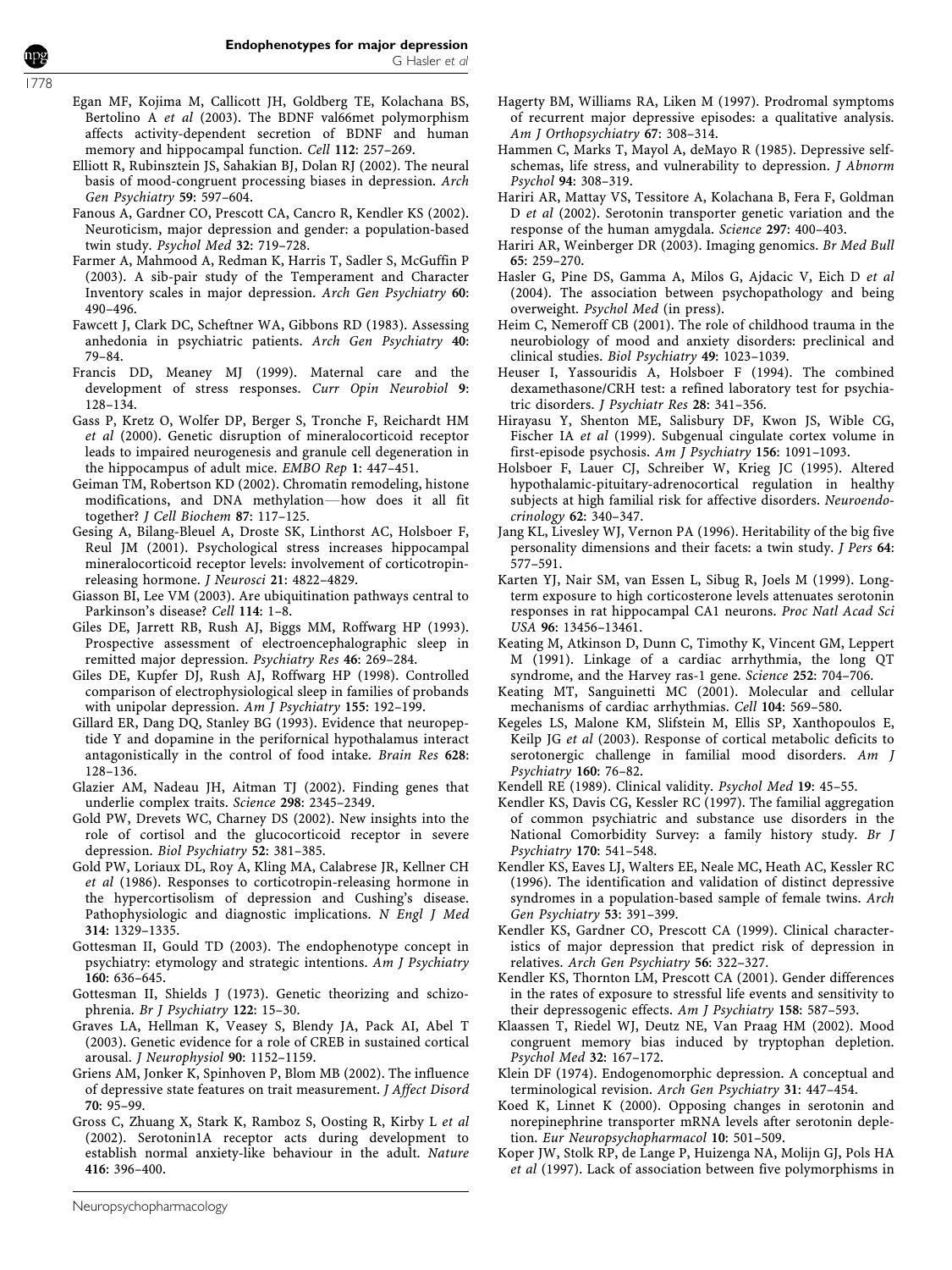the human glucocorticoid receptor gene and glucocorticoid resistance. Hum Genet 99: 663–668.

- Koschack J, Hoschel K, Irle E (2003). Differential impairments of facial affect priming in subjects with acute or partially remitted major depressive episodes. J Nerv Ment Dis 191: 175–181.
- Kuroda Y, Watanabe Y, Albeck DS, Hastings NB, McEwen BS (1994). Effects of adrenalectomy and type I or type II glucocorticoid receptor activation on 5-HT1A and 5-HT2 receptor binding and 5-HT transporter mRNA expression in rat brain. Brain Res 648: 157–161.
- Lambert G, Johansson M, Agren H, Friberg P (2000). Reduced brain norepinephrine and dopamine release in treatmentrefractory depressive illness: evidence in support of the catecholamine hypothesis of mood disorders. Arch Gen Psychiatry 57: 787–793.
- Landro NI, Stiles TC, Sletvold H (2001). Neuropsychological function in nonpsychotic unipolar major depression. Neuropsychiatry Neuropsychol Behav Neurol 14: 233–240.
- Lemonde S, Turecki G, Bakish D, Du L, Hrdina PD, Bown CD et al (2003). Impaired repression at a 5-hydroxytryptamine 1A receptor gene polymorphism associated with major depression and suicide. J Neurosci 23: 8788–8799.
- Linkowski P, Van Onderbergen A, Kerkhofs M, Bosson D, Mendlewicz J, Van Cauter E (1993). Twin study of the 24-h cortisol profile: evidence for genetic control of the human circadian clock. Am J Physiol 264: E173–E181.
- Liotti M, Mayberg HS, McGinnis S, Brannan SL, Jerabek P (2002). Unmasking disease-specific cerebral blood flow abnormalities: mood challenge in patients with remitted unipolar depression. Am J Psychiatry 159: 1830–1840.
- Loas G, Boyer P, Legrand A (1999). Anhedonia in the deficit syndrome of schizophrenia. Psychopathology 32: 207–219.
- Lopez JF, Chalmers DT, Little KY, Watson SJ (1998). A.E. Bennett Research Award. Regulation of serotonin1A, glucocorticoid, and mineralocorticoid receptor in rat and human hippocampus: implications for the neurobiology of depression. Biol Psychiatry 43: 547–573.
- Luciano M, Wright MJ, Smith GA, Geffen GM, Geffen LB, Martin NG (2003). Genetic covariance between processing speed and IQ In: Plomin R, DeFries JC, Craig IW, McGuffin P (eds). Behavioral Genetics in the Postgenomic Era. American Psychological Association: Washington, DC. pp 163–181.
- Lyons DM, Yang C, Sawyer-Glover AM, Moseley ME, Schatzberg AF (2001). Early life stress and inherited variation in monkey hippocampal volumes. Arch Gen Psychiatry 58: 1145–1151.
- MacQueen GM, Campbell S, McEwen BS, Macdonald K, Amano S, Joffe RT et al (2003). Course of illness, hippocampal function, and hippocampal volume in major depression. Proc Natl Acad Sci USA 100: 1387–1392.
- MacQueen GM, Galway TM, Hay J, Young LT, Joffe RT (2002). Recollection memory deficits in patients with major depressive disorder predicted by past depressions but not current mood state or treatment status. Psychol Med 32: 251–258.
- Malhotra AK, Kestler LJ, Mazzanti C, Bates JA, Goldberg T, Goldman D (2002). A functional polymorphism in the COMT gene and performance on a test of prefrontal cognition. Am J Psychiatry 159: 652–654.
- Manji HK, Drevets WC, Charney DS (2001). The cellular neurobiology of depression. Nat Med 7: 541–547.
- Manji HK, Duman RS (2001). Impairments of neuroplasticity and cellular resilience in severe mood disorders: implications for the development of novel therapeutics. Psychopharmacol Bull 35: 5–49.
- Manji HK, Gottesman II, Gould TD (2003a). Signal transduction and genes-to-behaviors pathways in psychiatric diseases. Sci STKE 2003: pe49.
- Manji HK, Quiroz JA, Sporn J, Payne JL, Denicoff K, N AG et al (2003b). Enhancing neuronal plasticity and cellular resilience to

develop novel, improved therapeutics for difficult-to-treat depression. Biol Psychiatry 53: 707–742.

- Mattay VS, Goldberg TE, Fera F, Hariri AR, Tessitore A, Egan MF et al (2003). Catechol O-methyltransferase val158-met genotype and individual variation in the brain response to amphetamine. Proc Natl Acad Sci USA 100: 6186–6191.
- Mayberg HS, Liotti M, Brannan SK, McGinnis S, Mahurin RK, Jerabek PA et al (1999). Reciprocal limbic-cortical function and negative mood: converging PET findings in depression and normal sadness. Am J Psychiatry 156: 675–682.
- McEwen BS (1999). Stress and hippocampal plasticity. Annu Rev Neurosci 22: 105–122.
- McMahon SD, Grant KE, Compas BE, Thurm AE, Ey S (2003). Stress and psychopathology in children and adolescents: is there evidence of specificity? J Child Psychol Psychiatry 44: 107–133.
- Meguid MM, Fetissov SO, Varma M, Sato T, Zhang L, Laviano A et al (2000). Hypothalamic dopamine and serotonin in the regulation of food intake. Nutrition 16: 843–857.
- Mendels J, Frazer A (1974). Brain biogenic amine depletion and mood. Arch Gen Psychiatry 30: 447–451.
- Merikangas KR, Zhang H, Avenevoli S, Acharyya S, Neuenschwander M, Angst J (2003). Longitudinal trajectories of depression and anxiety in a prospective community study: the Zurich Cohort Study. Arch Gen Psychiatry 60: 993–1000.
- Miller HL, Delgado PL, Salomon RM, Berman R, Krystal JH, Heninger GR et al (1996a). Clinical and biochemical effects of catecholamine depletion on antidepressant-induced remission of depression. Arch Gen Psychiatry 53: 117–128.
- Miller HL, Delgado PL, Salomon RM, Heninger GR, Charney DS (1996b). Effects of alpha-methyl-para-tyrosine (AMPT) in drug-free depressed patients. Neuropsychopharmacology 14: 151–157.
- Mitchell P, Hadzi-Pavlovic D, Parker G, Hickie I, Wilhelm K, Brodaty H et al (1996). Depressive psychomotor disturbance, cortisol, and dexamethasone. Biol Psychiatry 40: 941–950.
- Mizoguchi K, Ishige A, Aburada M, Tabira T (2003). Chronic stress attenuates glucocorticoid negative feedback: involvement of the prefrontal cortex and hippocampus. Neuroscience 119: 887–897.
- Modell S, Huber J, Holsboer F, Lauer CJ (2003). The Munich Vulnerability Study on Affective Disorders: risk factors for unipolarity versus bipolarity. J Affect Disord 74: 173–184.
- Modell S, Lauer CJ, Schreiber W, Huber J, Krieg JC, Holsboer F (1998). Hormonal response pattern in the combined DEX–CRH test is stable over time in subjects at high familial risk for affective disorders. Neuropsychopharmacology 18: 253–262.
- Modell S, Yassouridis A, Huber J, Holsboer F (1997). Corticosteroid receptor function is decreased in depressed patients. Neuroendocrinology 65: 216–222.
- Moreno FA, Rowe DC, Kaiser B, Chase D, Michaels T, Gelernter J et al (2002). Association between a serotonin transporter promoter region polymorphism and mood response during tryptophan depletion. Mol Psychiatry 7: 213–216.
- Muller M, Holsboer F, Keck ME (2002). Genetic modification of corticosteroid receptor signalling: novel insights into pathophysiology and treatment strategies of human affective disorders. Neuropeptides 36: 117–131.
- Murck H, Nickel T, Kunzel H, Antonijevic IA, Schill J, Zobel A et al (2003). State markers of depression in sleep EEG: dependency on drug and gender in patients treated with tianeptine or paroxetine. Neuropsychopharmacology 28: 348–358.
- Murphy FC, Sahakian BJ, Rubinsztein JS, Michael A, Rogers RD, Robbins TW et al (1999). Emotional bias and inhibitory control processes in mania and depression. Psychol Med 29: 1307–1321.
- Murphy FC, Smith KA, Cowen PJ, Robbins TW, Sahakian BJ (2002). The effects of tryptophan depletion on cognitive and affective processing in healthy volunteers. Psychopharmacology (Berl) 163: 42–53.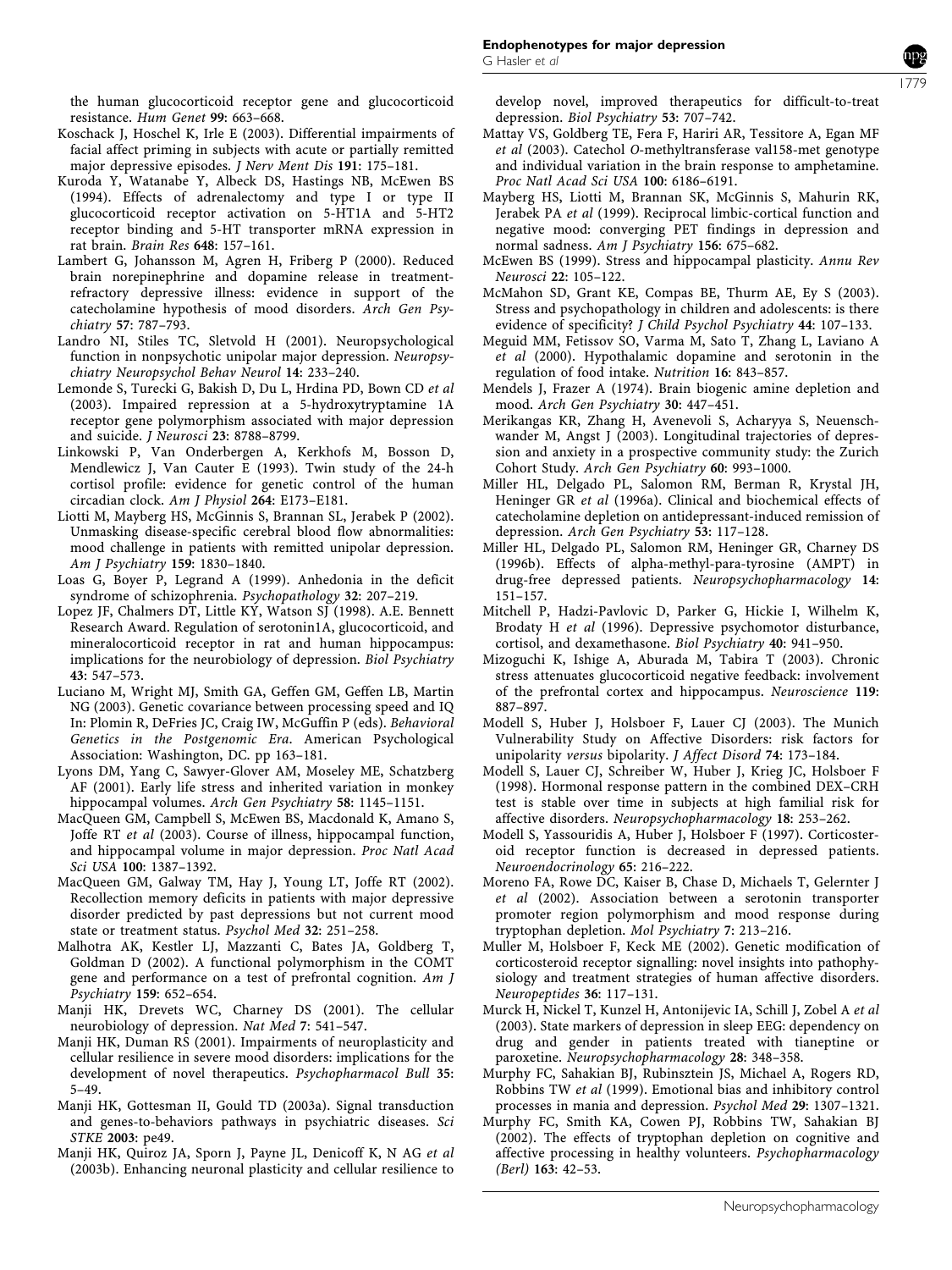- Nathan PJ, Stough C (2001). Inspection time: a neuropsychophysiological test for measuring the functional integrity of the cholinergic system. Med Hypotheses 57: 759–760.
- Nelson JC, Charney DS (1981). The symptoms of major depressive illness. Am J Psychiatry 138: 1–13.
- Nemeroff CB (1996). The corticotropin-releasing factor (CRF) hypothesis of depression: new findings and new directions. Mol Psychiatry 1: 336–342.
- Nemeroff CB, Owens MJ, Bissette G, Andorn AC, Stanley M (1988). Reduced corticotropin releasing factor binding sites in the frontal cortex of suicide victims. Arch Gen Psychiatry 45: 577–579.
- Nemeroff CB, Widerlov E, Bissette G, Walleus H, Karlsson I, Eklund K et al (1984). Elevated concentrations of CSF corticotropin-releasing factor-like immunoreactivity in depressed patients. Science 226: 1342–1344.
- Nestler EJ, Barrot M, DiLeone RJ, Eisch AJ, Gold SJ, Monteggia LM (2002). Neurobiology of depression. Neuron 34: 13–25.
- Nestler EJ, Barrot M, Self DW (2001). DeltaFosB: a sustained molecular switch for addiction. Proc Natl Acad Sci USA 98: 11042–11046.
- Neumeister A, Bain E, Nugent AC, Carson RE, Bonne O, Luckenbaugh DA et al (2004). Reduced serotonin type 1A receptor binding in panic disorder. J Neurosci 24: 589–591.
- Neumeister A, Konstantinidis A, Stastny J, Schwarz MJ, Vitouch O, Willeit M et al (2002). Association between serotonin transporter gene promoter polymorphism (5HTTLPR) and behavioral responses to tryptophan depletion in healthy women with and without family history of depression. Arch Gen Psychiatry 59: 613–620.
- Neumeister A, Turner EH, Matthews JR, Postolache TT, Barnett RL, Rauh M et al (1998). Effects of tryptophan depletion vs catecholamine depletion in patients with seasonal affective disorder in remission with light therapy. Arch Gen Psychiatry 55: 524–530.
- Nofzinger EA, Nichols TE, Meltzer CC, Price J, Steppe DA, Miewald JM et al (1999). Changes in forebrain function from waking to REM sleep in depression: preliminary analyses of [18F]FDG PET studies. Psychiatry Res 91: 59–78.
- Odagaki Y, Garcia-Sevilla JA, Huguelet P, La Harpe R, Koyama T, Guimon J (2001). Cyclic AMP-mediated signaling components are upregulated in the prefrontal cortex of depressed suicide victims. Brain Res 898: 224–231.
- Öngür D, Drevets WC, Price JL (1998). Glial reduction in the subgenual prefrontal cortex in mood disorders. Proc Natl Acad Sci USA 95: 13290–13295.
- Oquendo MA, Barrera A, Ellis SP, Li S, Burke AK, Grunebaum M et al (2004). Instability of symptoms in recurrent major depression: a prospective study. Am J Psychiatry 161: 255–261.
- Parker G (2000). Classifying depression: should paradigms lost be regained? Am J Psychiatry 157: 1195–1203.
- Petronis A (2001). Human morbid genetics revisited: relevance of epigenetics. Trends Genet 17: 142–146.
- Petronis A, Gottesman II, Kan P, Kennedy JL, Basile VS, Paterson AD et al (2003). Monozygotic twins exhibit numerous epigenetic differences: clues to twin discordance? Schizophr Bull 29: 169–178.
- Pizzagalli DA, Oakes TR, Fox AS, Chung MK, Larson CL, Abercrombie HC et al (2004). Functional but not structural subgenual prefrontal cortex abnormalities in melancholia. Mol Psychiatry 9: 325.
- Raadsheer FC, Hoogendijk WJ, Stam FC, Tilders FJ, Swaab DF (1994). Increased numbers of corticotropin-releasing hormone expressing neurons in the hypothalamic paraventricular nucleus of depressed patients. Neuroendocrinology 60: 436–444.

Rao U, Dahl RE, Ryan ND, Birmaher B, Williamson DE, Rao R et al (2002). Heterogeneity in EEG sleep findings in adolescent

depression: unipolar versus bipolar clinical course. J Affect Disord 70: 273–280.

- Redei EE, Ahmadiyeh N, Baum AE, Sasso DA, Slone JL, Solberg LC et al (2001). Novel animal models of affective disorders. Semin Clin Neuropsychiatry 6: 43–67.
- Riedel WJ, Klaassen T, Schmitt JA (2002). Tryptophan, mood, and cognitive function. Brain Behav Immun 16: 581–589.
- Riemann D, Berger M, Voderholzer U (2001). Sleep and depression-results from psychobiological studies: an overview. Biol Psychol 57: 67–103.
- Riemann D, Hohagen F, Krieger S, Gann H, Muller WE, Olbrich R et al (1994). Cholinergic REM induction test: muscarinic supersensitivity underlies polysomnographic findings in both depression and schizophrenia. J Psychiatr Res 28: 195–210.
- Rogers MA, Bradshaw JL, Phillips JG, Vaddadi K, Presnel I, Mileshkin C (2000). Parkinsonian motor characteristics in unipolar major depression. J Clin Exp Neuropsychol 22: 232–244.
- Rogers RD, Tunbridge EM, Bhagwagar Z, Drevets WC, Sahakian BJ, Carter CS (2003). Tryptophan depletion alters the decisionmaking of healthy volunteers through altered processing of reward cues. Neuropsychopharmacology 28: 153–162.
- Roiser JP, Rubinsztein JS, Sahakian BJ (2003). Cognition in depression. In: Spilberg H (eds). Psychiatry. Medicine Publishing Company: Abingdon.
- Salomon RM, Miller HL, Krystal JH, Heninger GR, Charney DS (1997). Lack of behavioral effects of monoamine depletion in healthy subjects. Biol Psychiatry 41: 58–64.
- Semont A, Fache M, Ouafik L, Hery M, Faudon M, Hery F (1999). Effect of serotonin inhibition on glucocorticoid and mineralocorticoid expression in various brain structures. Neuroendocrinology 69: 121–128.
- Sen S, Nesse RM, Stoltenberg SF, Li S, Gleiberman L, Chakravarti A et al (2003). A BDNF coding variant is associated with the NEO personality inventory domain neuroticism, a risk factor for depression. Neuropsychopharmacology 28: 397–401.
- Sheline YI (2003). Neuroimaging studies of mood disorder effects on the brain. Biol Psychiatry 54: 338–352.
- Sheline YI, Mintun MA (2002). Structural and functional imaging of affectie disorders In: Nemeroff CB (eds). Neuropsychopharmacology: The Fifth Generation of Progress. Lippincott Williams & Wilkins: Philadelphia, PA. pp 1065–1080.
- Sheline YI, Sanghavi M, Mintun MA, Gado MH (1999). Depression duration but not age predicts hippocampal volume loss in medically healthy women with recurrent major depression. J Neurosci 19: 5034–5043.
- Shirayama Y, Chen AC, Nakagawa S, Russell DS, Duman RS (2002). Brain-derived neurotrophic factor produces antidepressant effects in behavioral models of depression. J Neurosci 22: 3251–3261.
- Siegle GJ, Konecky RO, Thase ME, Carter CS (2003). Relationships between amygdala volume and activity during emotional information processing tasks in depressed and never-depressed individuals: an fMRI investigation. Ann NY Acad Sci 985: 481–484.
- Sobin C, Sackeim HA (1997). Psychomotor symptoms of depression. Am J Psychiatry 154: 4-17.
- Stroud LR, Salovey P, Epel ES (2002). Sex differences in stress responses: social rejection versus achievement stress. Biol Psychiatry 52: 318–327.
- Stunkard AJ, Fernstrom MH, Price A, Frank E, Kupfer DJ (1990). Direction of weight change in recurrent depression. Consistency across episodes. Arch Gen Psychiatry 47: 857–860.
- Sullivan PF, Neale MC, Kendler KS (2000). Genetic epidemiology of major depression: review and meta-analysis. Am J Psychiatry 157: 1552–1562.
- Sullivan RM, Gratton A (1999). Lateralized effects of medial prefrontal cortex lesions on neuroendocrine and autonomic stress responses in rats. J Neurosci 19: 2834–2840.